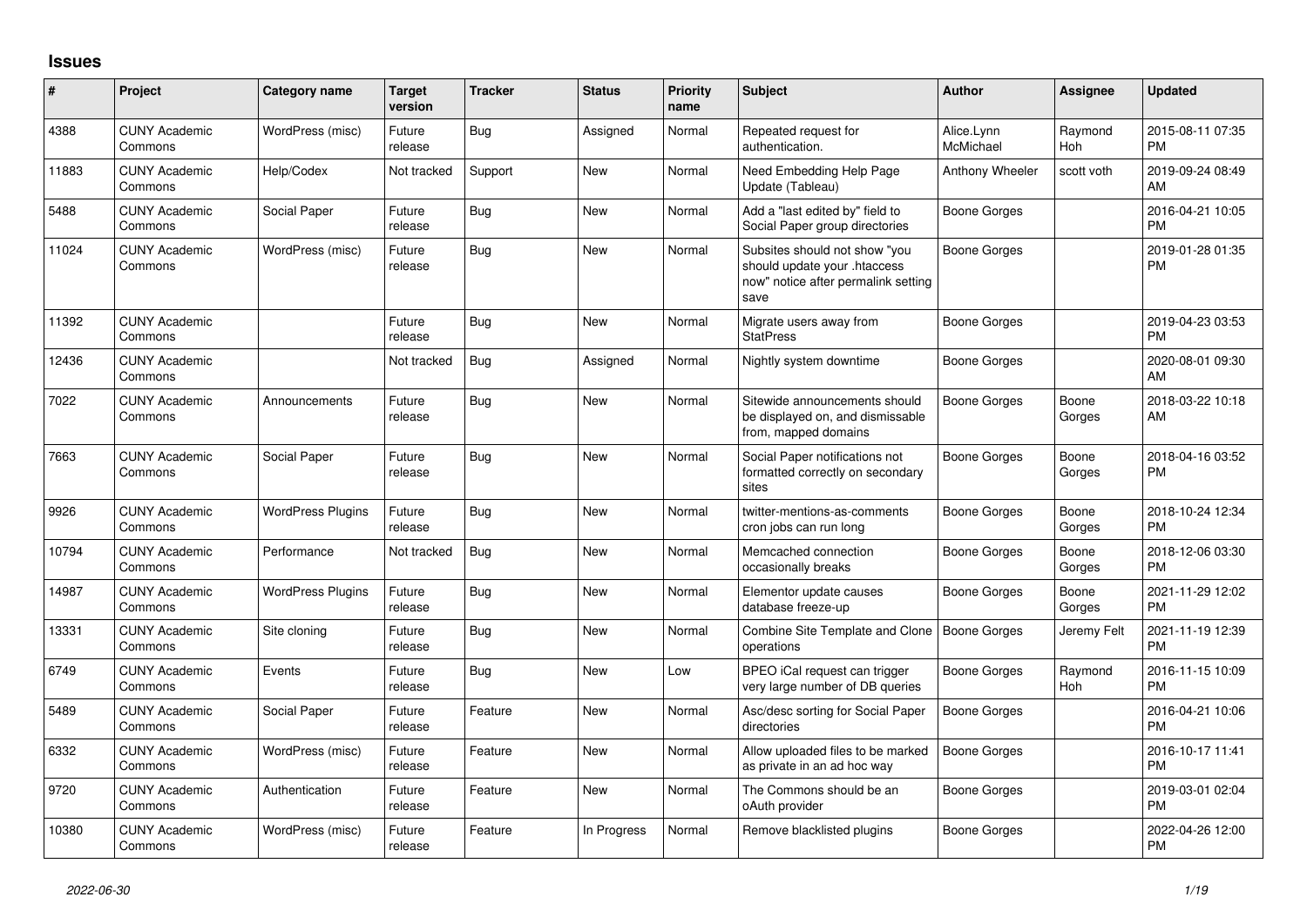| #     | Project                         | <b>Category name</b>           | <b>Target</b><br>version | <b>Tracker</b> | <b>Status</b>        | <b>Priority</b><br>name | <b>Subject</b>                                                                    | <b>Author</b>       | <b>Assignee</b> | <b>Updated</b>                |
|-------|---------------------------------|--------------------------------|--------------------------|----------------|----------------------|-------------------------|-----------------------------------------------------------------------------------|---------------------|-----------------|-------------------------------|
| 13048 | <b>CUNY Academic</b><br>Commons | Shortcodes and<br>embeds       | Future<br>release        | Feature        | New                  | Normal                  | Jupyter Notebooks support                                                         | <b>Boone Gorges</b> |                 | 2020-07-14 11:46<br>AM.       |
| 618   | <b>CUNY Academic</b><br>Commons | <b>BuddyPress Docs</b>         | Future<br>release        | Feature        | Assigned             | Normal                  | <b>BuddyPress Docs: export formats</b>                                            | <b>Boone Gorges</b> | Boone<br>Gorges | 2015-11-09 05:38<br><b>PM</b> |
| 1165  | <b>CUNY Academic</b><br>Commons | <b>Email Invitations</b>       | Future<br>release        | Feature        | Assigned             | Low                     | Allow saved lists of invitees under<br>Send Invites                               | Boone Gorges        | Boone<br>Gorges | 2015-11-09 06:03<br><b>PM</b> |
| 1166  | <b>CUNY Academic</b><br>Commons | <b>Email Invitations</b>       | Future<br>release        | Feature        | New                  | Low                     | Better organizational tools for Sent<br>Invites                                   | Boone Gorges        | Boone<br>Gorges | 2015-11-09 06:02<br><b>PM</b> |
| 1167  | <b>CUNY Academic</b><br>Commons | <b>Email Invitations</b>       | Future<br>release        | Feature        | New                  | Low                     | Allow email invitations to be resent                                              | Boone Gorges        | Boone<br>Gorges | 2015-11-12 12:53<br>AM        |
| 1417  | <b>CUNY Academic</b><br>Commons | <b>BuddyPress Docs</b>         | Future<br>release        | Feature        | Assigned             | Low                     | Bulk actions for BuddyPress Docs                                                  | <b>Boone Gorges</b> | Boone<br>Gorges | 2016-10-17 10:41<br><b>PM</b> |
| 1422  | <b>CUNY Academic</b><br>Commons | <b>BuddyPress Docs</b>         | Future<br>release        | Feature        | Assigned             | Normal                  | Make "created Doc" activity icons<br>non-mini                                     | <b>Boone Gorges</b> | Boone<br>Gorges | 2015-11-09 05:48<br><b>PM</b> |
| 1508  | <b>CUNY Academic</b><br>Commons | WordPress (misc)               | Future<br>release        | Feature        | Assigned             | Normal                  | Share login cookies across<br>mapped domains                                      | Boone Gorges        | Boone<br>Gorges | 2012-07-02 12:12<br>PM        |
| 1744  | <b>CUNY Academic</b><br>Commons | <b>BuddyPress Docs</b>         | Future<br>release        | Feature        | Assigned             | Normal                  | Spreadsheet-style Docs                                                            | <b>Boone Gorges</b> | Boone<br>Gorges | 2015-11-09 06:13<br><b>PM</b> |
| 3002  | <b>CUNY Academic</b><br>Commons | Search                         | Future<br>release        | Feature        | Assigned             | Normal                  | Overhaul CAC search by using<br>external search appliance                         | Boone Gorges        | Boone<br>Gorges | 2020-07-15 03:05<br>PM.       |
| 3048  | <b>CUNY Academic</b><br>Commons | <b>Public Portfolio</b>        | Future<br>release        | Feature        | New                  | Low                     | Images for rich text profile fields                                               | Boone Gorges        | Boone<br>Gorges | 2014-02-19 12:56<br><b>PM</b> |
| 3193  | <b>CUNY Academic</b><br>Commons | Group Forums                   | Future<br>release        | Feature        | Assigned             | Normal                  | bbPress 2.x dynamic roles and<br><b>RBE</b>                                       | Boone Gorges        | Boone<br>Gorges | 2014-09-30 01:30<br><b>PM</b> |
| 3230  | <b>CUNY Academic</b><br>Commons | Internal Tools and<br>Workflow | Not tracked              | Feature        | Assigned             | High                    | Scripts for quicker<br>provisioning/updating of<br>development environments       | Boone Gorges        | Boone<br>Gorges | 2016-01-26 04:54<br><b>PM</b> |
| 3580  | <b>CUNY Academic</b><br>Commons | Group Blogs                    | Future<br>release        | Feature        | New                  | Normal                  | Multiple blogs per group                                                          | Boone Gorges        | Boone<br>Gorges | 2018-02-20 02:02<br><b>PM</b> |
| 4481  | <b>CUNY Academic</b><br>Commons | Events                         | Future<br>release        | Feature        | New                  | Normal                  | Group admins/mods should have<br>the ability to unlink an event from<br>the group | <b>Boone Gorges</b> | Boone<br>Gorges | 2017-04-24 03:53<br><b>PM</b> |
| 5234  | <b>CUNY Academic</b><br>Commons | Membership                     | Future<br>release        | Feature        | Assigned             | Normal                  | Write Unconfirmed patch for WP                                                    | <b>Boone Gorges</b> | Boone<br>Gorges | 2016-10-24 11:18<br>AM        |
| 11945 | <b>CUNY Academic</b><br>Commons | Reckoning                      | Future<br>release        | Feature        | Reporter<br>Feedback | Normal                  | Add Comments bubble to<br>Reckoning views                                         | <b>Boone Gorges</b> | Boone<br>Gorges | 2019-11-12 05:14<br><b>PM</b> |
| 12042 | <b>CUNY Academic</b><br>Commons | <b>Email Notifications</b>     | Future<br>release        | Feature        | New                  | Normal                  | Improved error logging for BPGES<br>send queue                                    | Boone Gorges        | Boone<br>Gorges | 2021-11-19 12:25<br><b>PM</b> |
| 12091 | <b>CUNY Academic</b><br>Commons | Group Files                    | Future<br>release        | Feature        | New                  | Normal                  | Improved pre-upload file validation<br>for bp-group-documents                     | Boone Gorges        | Boone<br>Gorges | 2019-11-14 01:21<br><b>PM</b> |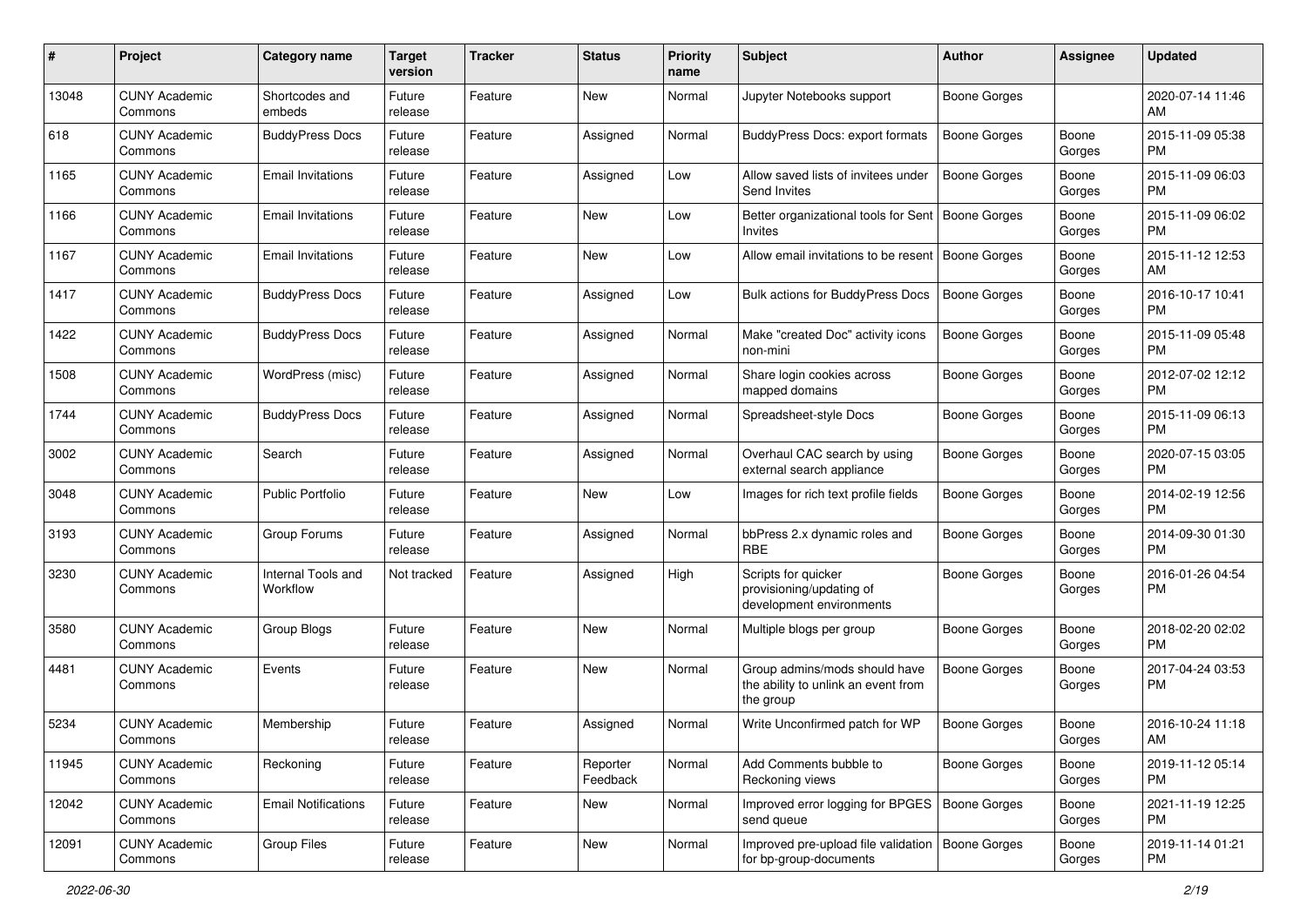| #     | <b>Project</b>                  | Category name                         | <b>Target</b><br>version | <b>Tracker</b> | <b>Status</b> | <b>Priority</b><br>name | <b>Subject</b>                                                                             | <b>Author</b>       | Assignee            | <b>Updated</b>                |
|-------|---------------------------------|---------------------------------------|--------------------------|----------------|---------------|-------------------------|--------------------------------------------------------------------------------------------|---------------------|---------------------|-------------------------------|
| 12911 | <b>CUNY Academic</b><br>Commons |                                       | Not tracked              | Feature        | <b>New</b>    | Normal                  | Block access to xmlrpc.php based<br>on User-Agent                                          | <b>Boone Gorges</b> | Boone<br>Gorges     | 2020-06-09 05:12<br><b>PM</b> |
| 13466 | <b>CUNY Academic</b><br>Commons | Cavalcade                             | Future<br>release        | Feature        | <b>New</b>    | Normal                  | Automated cleanup for duplicate<br>Cavalcade tasks                                         | Boone Gorges        | Boone<br>Gorges     | 2020-10-13 05:24<br><b>PM</b> |
| 13835 | <b>CUNY Academic</b><br>Commons | WordPress (misc)                      | Future<br>release        | Feature        | <b>New</b>    | Normal                  | Allow OneSearch widget to have<br>'CUNY' as campus                                         | Boone Gorges        | Boone<br>Gorges     | 2021-11-19 12:39<br><b>PM</b> |
| 14184 | <b>CUNY Academic</b><br>Commons | <b>Public Portfolio</b>               | Future<br>release        | Feature        | <b>New</b>    | Normal                  | Centralized mechanism for storing<br>Campus affiliations                                   | <b>Boone Gorges</b> | Boone<br>Gorges     | 2022-01-04 11:35<br>AM        |
| 14309 | <b>CUNY Academic</b><br>Commons | Group Library                         | Future<br>release        | Feature        | <b>New</b>    | Normal                  | Better handling of<br>bp_group_document file download<br>attempts when file is not present | <b>Boone Gorges</b> | Boone<br>Gorges     | 2021-11-19 12:28<br><b>PM</b> |
| 15883 | <b>CUNY Academic</b><br>Commons |                                       | 2.1.0                    | Feature        | <b>New</b>    | Normal                  | Release BPGES update                                                                       | Boone Gorges        | Boone<br>Gorges     | 2022-05-26 10:39<br>AM        |
| 16092 | <b>CUNY Academic</b><br>Commons |                                       | Future<br>release        | Feature        | Hold          | Normal                  | Don't show main site in Site<br>search results                                             | Boone Gorges        | Boone<br>Gorges     | 2022-05-17 03:12<br><b>PM</b> |
| 2832  | <b>CUNY Academic</b><br>Commons | <b>Public Portfolio</b>               | Future<br>release        | Feature        | Assigned      | Normal                  | Improve interface for (not)<br>auto-linking profile fields                                 | Boone Gorges        | Chris Stein         | 2015-01-05 08:52<br><b>PM</b> |
| 3330  | <b>CUNY Academic</b><br>Commons | My Commons                            | Future<br>release        | Feature        | Assigned      | Normal                  | "Commons Information" tool                                                                 | Boone Gorges        | Chris Stein         | 2014-09-22 08:46<br><b>PM</b> |
| 1983  | <b>CUNY Academic</b><br>Commons | Home Page                             | Future<br>release        | Feature        | Assigned      | Low                     | Media Library integration with<br><b>Featured Content plugin</b>                           | Boone Gorges        | Dominic<br>Giglio   | 2014-03-17 10:34<br>AM        |
| 13891 | <b>CUNY Academic</b><br>Commons | Internal Tools and<br>Workflow        | 2.1.0                    | Feature        | <b>New</b>    | Normal                  | Migrate automated linting to<br>GitHub Actions                                             | Boone Gorges        | Jeremy Felt         | 2022-06-29 11:13<br>AM        |
| 15194 | <b>CUNY Academic</b><br>Commons | <b>Internal Tools and</b><br>Workflow | 2.1.0                    | Feature        | New           | Normal                  | PHPCS sniff for un-restored<br>switch_to_blog() calls                                      | Boone Gorges        | Jeremy Felt         | 2022-05-26 10:45<br>AM        |
| 11517 | <b>CUNY Academic</b><br>Commons |                                       | Not tracked              | Feature        | Assigned      | Normal                  | wp-accessibility plugin should not<br>strip 'target="_blank"' by default                   | Boone Gorges        | Laurie Hurson       | 2019-09-24 09:57<br>AM        |
| 3192  | <b>CUNY Academic</b><br>Commons | Group Forums                          | Future<br>release        | Feature        | Assigned      | Normal                  | Customizable forum views for<br>bbPress 2.x group forums                                   | Boone Gorges        | Raymond<br>Hoh      | 2015-11-09 12:47<br><b>PM</b> |
| 13358 | <b>CUNY Academic</b><br>Commons | Group Forums                          | Future<br>release        | Feature        | New           | Normal                  | Improved UI for group forum<br>threading settings                                          | Boone Gorges        | Raymond<br>Hoh      | 2021-11-19 12:27<br><b>PM</b> |
| 308   | <b>CUNY Academic</b><br>Commons | Registration                          | Future<br>release        | Feature        | <b>New</b>    | Normal                  | Group recommendations for<br>signup process                                                | Boone Gorges        | Samantha<br>Raddatz | 2015-11-09 05:07<br><b>PM</b> |
| 4635  | <b>CUNY Academic</b><br>Commons | Authentication                        | Future<br>release        | Feature        | <b>New</b>    | Normal                  | Allow non-WP authentication                                                                | Boone Gorges        | Sonja Leix          | 2019-03-01 02:05<br><b>PM</b> |
| 11834 | <b>CUNY Academic</b><br>Commons | <b>Group Files</b>                    | Future<br>release        | Feature        | <b>New</b>    | Normal                  | Improved tools for managing<br>group file folders                                          | Boone Gorges        | Sonja Leix          | 2019-09-06 03:55<br><b>PM</b> |
| 1423  | <b>CUNY Academic</b><br>Commons | BuddyPress (misc)                     | Future<br>release        | Feature        | Assigned      | Low                     | Show an avatar for pingback<br>comment activity items                                      | Boone Gorges        | Tahir Butt          | 2016-10-24 12:03<br><b>PM</b> |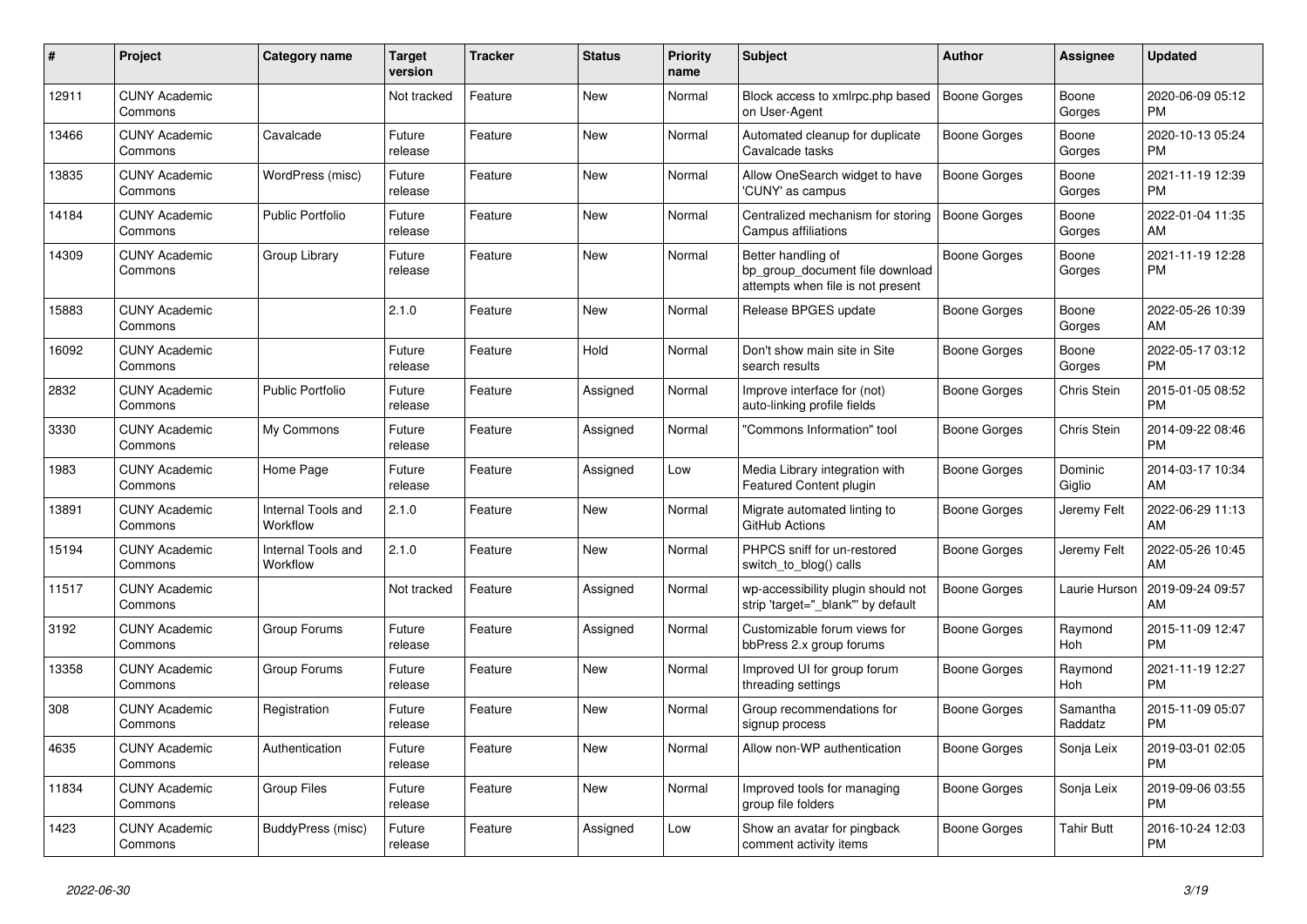| #     | Project                                                          | <b>Category name</b>        | <b>Target</b><br>version | <b>Tracker</b> | <b>Status</b>        | <b>Priority</b><br>name | <b>Subject</b>                                                   | <b>Author</b>      | Assignee            | <b>Updated</b>                |
|-------|------------------------------------------------------------------|-----------------------------|--------------------------|----------------|----------------------|-------------------------|------------------------------------------------------------------|--------------------|---------------------|-------------------------------|
| 10580 | <b>CUNY Academic</b><br>Commons                                  | Information<br>Architecture | Future<br>release        | Design/UX      | <b>New</b>           | Normal                  | Primary nav item review                                          | Boone Gorges       | Sara Cannon         | 2022-06-28 01:29<br><b>PM</b> |
| 1460  | <b>CUNY Academic</b><br>Commons                                  | Analytics                   | Future<br>release        | Feature        | Assigned             | Normal                  | <b>Update System Report</b>                                      | <b>Brian Foote</b> | Boone<br>Gorges     | 2015-11-09 06:13<br><b>PM</b> |
| 2881  | <b>CUNY Academic</b><br>Commons                                  | <b>Public Portfolio</b>     | Future<br>release        | Feature        | Assigned             | Normal                  | Redesign the UX for Profiles                                     | Chris Stein        | Chris Stein         | 2016-10-13 12:45<br><b>PM</b> |
| 2666  | <b>CUNY Academic</b><br>Commons                                  | About page                  | Not tracked              | Documentation  | Assigned             | Normal                  | <b>Update About Text</b>                                         | Chris Stein        | Luke Waltzer        | 2016-03-04 11:19<br>AM        |
| 3565  | <b>CUNY Academic</b><br>Commons                                  | My Commons                  | Not tracked              | Documentation  | New                  | Normal                  | Load Newest inconsistencies                                      | Chris Stein        | scott voth          | 2015-11-09 01:16<br><b>PM</b> |
| 860   | <b>CUNY Academic</b><br>Commons                                  | Design                      | Future<br>release        | Design/UX      | Assigned             | Normal                  | <b>Standardize Button Treatment</b><br><b>Across the Commons</b> | Chris Stein        | Chris Stein         | 2014-05-01 09:45<br>AM        |
| 3059  | <b>CUNY Academic</b><br>Commons                                  | Group Forums                | Future<br>release        | Design/UX      | <b>New</b>           | Normal                  | Forum Post Permissable Content<br><b>Explanatory Text</b>        | Chris Stein        | Chris Stein         | 2015-04-02 11:27<br>AM        |
| 13370 | <b>CUNY Academic</b><br>Commons                                  | Group Library               | Future<br>release        | Feature        | <b>New</b>           | Normal                  | Library bulk deletion and folder<br>editing                      | Colin McDonald     | Boone<br>Gorges     | 2020-10-13 10:41<br>AM        |
| 13199 | <b>CUNY Academic</b><br>Commons                                  | Group Forums                | Future<br>release        | Feature        | <b>New</b>           | Normal                  | Favoring Groups over bbPress<br>plugin                           | Colin McDonald     | Colin<br>McDonald   | 2021-11-19 12:28<br><b>PM</b> |
| 15210 | <b>CUNY Academic</b><br>Commons                                  | Analytics                   | Not tracked              | Design/UX      | New                  | Normal                  | Google Analytics improvements                                    | Colin McDonald     | Boone<br>Gorges     | 2022-05-24 10:47<br>AM        |
| 9729  | <b>CUNY Academic</b><br>Commons                                  | <b>SEO</b>                  | Not tracked              | Support        | <b>New</b>           | Normal                  | 503 Errors showing on<br>newlaborforum.cuny.edu                  | Diane Krauthamer   | Raymond<br>Hoh      | 2018-05-22 04:48<br><b>PM</b> |
| 3615  | <b>CUNY Academic</b><br>Commons                                  | Redmine                     | Not tracked              | Feature        | New                  | Low                     | Create Redmine issues via email                                  | Dominic Giglio     | Boone<br>Gorges     | 2017-11-16 11:36<br>AM        |
| 11968 | JustPublics@365<br>MediaCamp                                     |                             |                          | Feature        | New                  | Normal                  | Nanoscience Retractable Display<br>Unit                          | Donald Cherry      | Bonnie<br>Eissner   | 2021-02-19 08:50<br>AM        |
| 12062 | AD/O365 Transition<br>from NonMatric to<br>Matriculated Students |                             |                          | Feature        | In Progress          | Normal                  | create solution and console<br>project                           | Emilio Rodriguez   | Emilio<br>Rodriguez | 2019-11-12 03:56<br><b>PM</b> |
| 13457 | <b>CUNY Academic</b><br>Commons                                  | Group Forums                | 2.0.3                    | Bug            | <b>New</b>           | High                    | Forum post not sending<br>notifications                          | Filipa Calado      | Raymond<br>Hoh      | 2022-06-29 11:32<br>AM        |
| 11649 | <b>CUNY Academic</b><br>Commons                                  | <b>WordPress Plugins</b>    | 2.0.3                    | Bug            | In Progress          | Normal                  | CC license displayed on every<br>page                            | Gina Cherry        | Raymond<br>Hoh      | 2022-06-29 11:32<br>AM        |
| 14842 | <b>CUNY Academic</b><br>Commons                                  |                             | Not tracked              | Support        | Reporter<br>Feedback | Normal                  | Question about widgets and block<br>editor                       | Gina Cherry        |                     | 2021-10-06 03:01<br><b>PM</b> |
| 11545 | <b>CUNY Academic</b><br>Commons                                  | <b>WordPress Plugins</b>    | Not tracked              | Support        | New                  | Normal                  | Twitter searches in WordPress                                    | Gina Cherry        | Matt Gold           | 2019-09-23 01:03<br><b>PM</b> |
| 12004 | <b>CUNY Academic</b><br>Commons                                  |                             | Not tracked              | Support        | Reporter<br>Feedback | Normal                  | Notifications for spam blog<br>comments                          | Gina Cherry        | Raymond<br>Hoh      | 2019-11-01 12:05<br><b>PM</b> |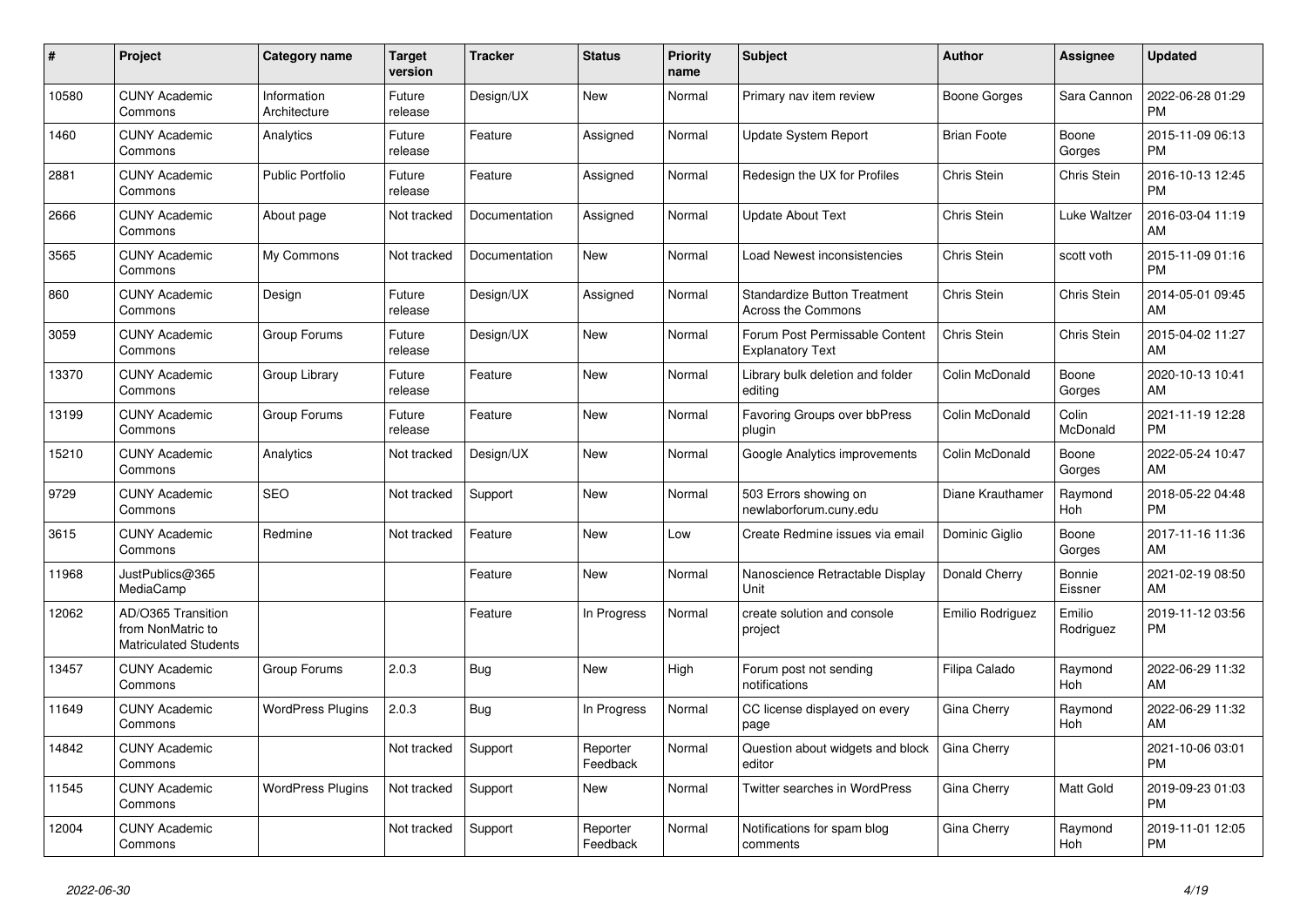| $\pmb{\#}$ | <b>Project</b>                  | <b>Category name</b>     | <b>Target</b><br>version | <b>Tracker</b> | <b>Status</b>        | <b>Priority</b><br>name | <b>Subject</b>                                                               | <b>Author</b> | Assignee            | <b>Updated</b>                |
|------------|---------------------------------|--------------------------|--------------------------|----------------|----------------------|-------------------------|------------------------------------------------------------------------------|---------------|---------------------|-------------------------------|
| 3473       | <b>CUNY Academic</b><br>Commons | <b>User Experience</b>   | Future<br>release        | Feature        | Assigned             | Normal                  | Commons profile: Add help info<br>about "Positions" replacing "title"        | Keith Miyake  | Samantha<br>Raddatz | 2015-11-09 02:28<br><b>PM</b> |
| 6755       | <b>CUNY Academic</b><br>Commons | WordPress (misc)         | Future<br>release        | <b>Bug</b>     | New                  | Normal                  | Cannot Deactivate Plugin                                                     | Laura Kane    |                     | 2016-11-16 01:12<br><b>PM</b> |
| 11415      | <b>CUNY Academic</b><br>Commons | <b>WordPress Plugins</b> | Not tracked              | Bug            | Reporter<br>Feedback | Normal                  | <b>Blog Subscriptions in Jetpack</b>                                         | Laurie Hurson |                     | 2019-05-14 10:34<br>AM        |
| 14936      | <b>CUNY Academic</b><br>Commons |                          |                          | <b>Bug</b>     | <b>New</b>           | Normal                  | Commons websites blocked by<br>SPS campus network                            | Laurie Hurson |                     | 2021-11-03 03:57<br><b>PM</b> |
| 14940      | <b>CUNY Academic</b><br>Commons |                          |                          | Bug            | <b>New</b>           | Normal                  | Discrepancy between Commons<br>profile "sites" and actual # of sites         | Laurie Hurson |                     | 2021-11-08 11:09<br>AM        |
| 15757      | <b>CUNY Academic</b><br>Commons |                          |                          | Bug            | <b>New</b>           | Normal                  | Members # do not match                                                       | Laurie Hurson |                     | 2022-03-30 04:52<br><b>PM</b> |
| 9289       | <b>CUNY Academic</b><br>Commons | <b>WordPress Plugins</b> | Future<br>release        | Bug            | Reporter<br>Feedback | Normal                  | Email Users Plugin                                                           | Laurie Hurson | Boone<br>Gorges     | 2018-10-24 12:34<br><b>PM</b> |
| 12438      | <b>CUNY Academic</b><br>Commons | Courses                  | Not tracked              | Bug            | New                  | Normal                  | Site appearing twice                                                         | Laurie Hurson | Boone<br>Gorges     | 2020-02-18 01:34<br><b>PM</b> |
| 16199      | <b>CUNY Academic</b><br>Commons | <b>Directories</b>       | 2.0.3                    | Bug            | <b>New</b>           | Normal                  | Removed "Semester" Filter from<br><b>Courses Directory</b>                   | Laurie Hurson | Boone<br>Gorges     | 2022-06-29 11:32<br>AM        |
| 11879      | <b>CUNY Academic</b><br>Commons |                          | Not tracked              | Bug            | <b>New</b>           | Normal                  | Hypothesis comments appearing<br>on multiple, different pdfs across<br>blogs | Laurie Hurson | Laurie Hurson       | 2019-09-19 02:39<br><b>PM</b> |
| 11131      | <b>CUNY Academic</b><br>Commons |                          | Future<br>release        | Feature        | Reporter<br>Feedback | Normal                  | Image Annotation Plugins                                                     | Laurie Hurson |                     | 2019-02-26 11:33<br>AM        |
| 13650      | <b>CUNY Academic</b><br>Commons | Group Library            | Future<br>release        | Feature        | <b>New</b>           | Normal                  | Forum Attachments in Group<br>Library                                        | Laurie Hurson |                     | 2021-11-19 12:30<br><b>PM</b> |
| 15613      | <b>CUNY Academic</b><br>Commons |                          | 2.0.3                    | Feature        | Reporter<br>Feedback | Normal                  | Adding "Passster" plugin                                                     | Laurie Hurson |                     | 2022-06-29 11:32<br>AM        |
| 15923      | <b>CUNY Academic</b><br>Commons |                          | Not tracked              | Feature        | Reporter<br>Feedback | Normal                  | <b>Bellows Plugin Adjustments</b>                                            | Laurie Hurson |                     | 2022-04-20 10:10<br>AM        |
| 12121      | <b>CUNY Academic</b><br>Commons | <b>WordPress Plugins</b> | 2.0.3                    | Feature        | Reporter<br>Feedback | Normal                  | Embedding H5P Iframes on<br><b>Commons Site</b>                              | Laurie Hurson | Boone<br>Gorges     | 2022-06-29 11:32<br>AM        |
| 12446      | <b>CUNY Academic</b><br>Commons | Groups (misc)            | Future<br>release        | Feature        | Reporter<br>Feedback | Normal                  | Toggle default site to group forum<br>posting                                | Laurie Hurson | Laurie Hurson       | 2020-03-10 11:57<br>AM        |
| 14787      | <b>CUNY Academic</b><br>Commons | <b>Plugin Packages</b>   | Future<br>release        | Feature        | New                  | Normal                  | Creating a "Design" plugin<br>package                                        | Laurie Hurson | scott voth          | 2022-04-27 04:56<br><b>PM</b> |
| 11789      | <b>CUNY Academic</b><br>Commons | Courses                  | Future<br>release        | Feature        | New                  | Normal                  | Ability to remove item from<br>Courses list                                  | Laurie Hurson | Sonja Leix          | 2019-09-24 12:28<br><b>PM</b> |
| 12328      | <b>CUNY Academic</b><br>Commons |                          | Not tracked              | Support        | <b>New</b>           | Normal                  | Sign up Code for Non-CUNY<br>Faculty                                         | Laurie Hurson |                     | 2020-01-28 10:25<br>AM        |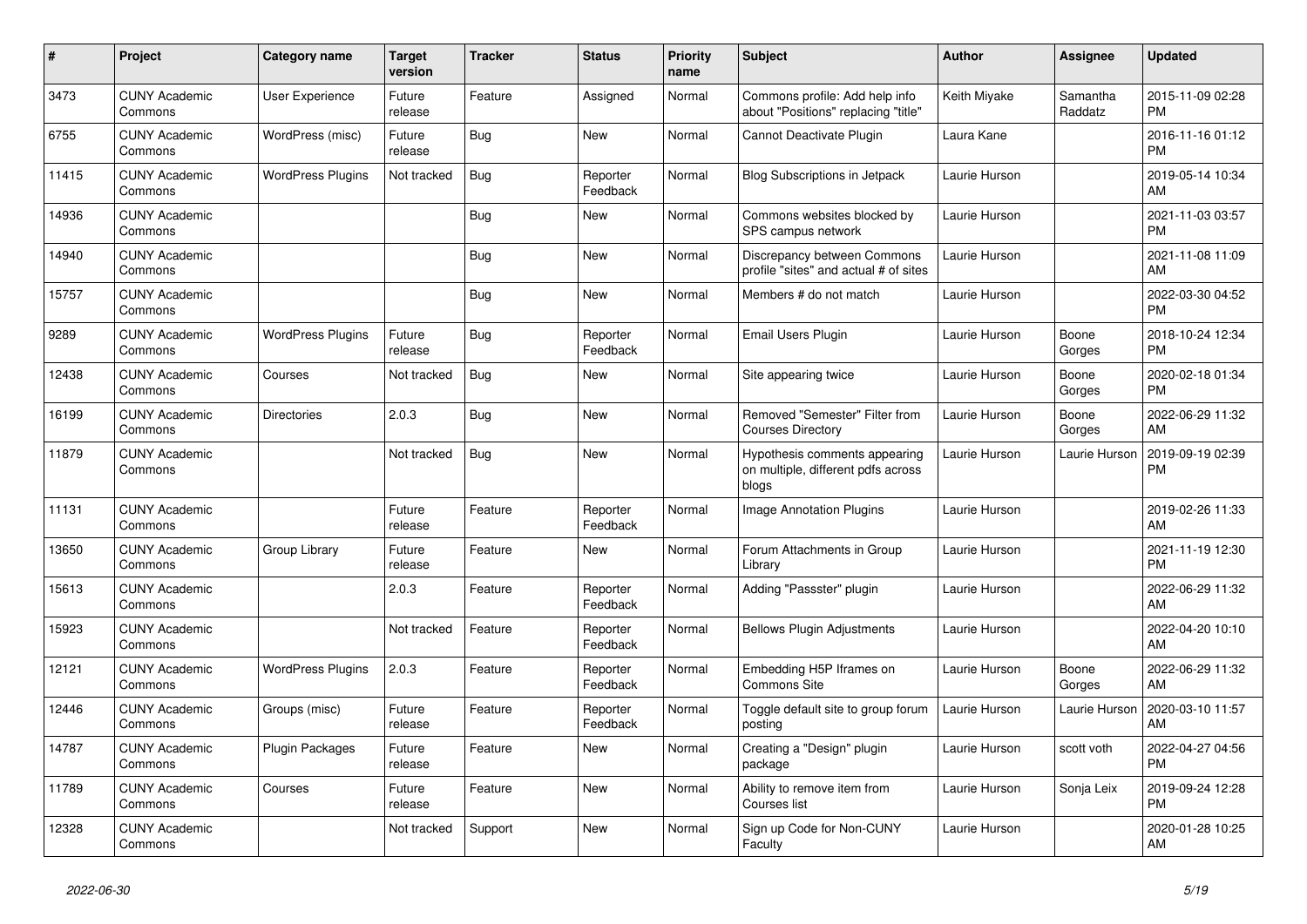| #     | Project                         | <b>Category name</b>     | <b>Target</b><br>version | <b>Tracker</b> | <b>Status</b>        | <b>Priority</b><br>name | <b>Subject</b>                                              | <b>Author</b> | <b>Assignee</b>     | <b>Updated</b>                |
|-------|---------------------------------|--------------------------|--------------------------|----------------|----------------------|-------------------------|-------------------------------------------------------------|---------------|---------------------|-------------------------------|
| 14538 | <b>CUNY Academic</b><br>Commons |                          | Not tracked              | Support        | Reporter<br>Feedback | Normal                  | <b>Weebly To Commons</b>                                    | Laurie Hurson |                     | 2021-09-14 10:47<br>AM.       |
| 15176 | <b>CUNY Academic</b><br>Commons |                          | Not tracked              | Support        | Reporter<br>Feedback | Normal                  | Archiving Q Writing & Old<br>Wordpress Sites on the Commons | Laurie Hurson |                     | 2022-02-08 10:28<br><b>AM</b> |
| 12484 | <b>CUNY Academic</b><br>Commons |                          | Not tracked              | Support        | Reporter<br>Feedback | Normal                  | Sign up Code for COIL Course<br>starting in March           | Laurie Hurson | Matt Gold           | 2020-03-02 02:26<br><b>PM</b> |
| 14504 | <b>CUNY Academic</b><br>Commons |                          | Not tracked              | Publicity      | Reporter<br>Feedback | Normal                  | Adding showcases to home page<br>menu                       | Laurie Hurson | Boone<br>Gorges     | 2022-01-19 03:26<br><b>PM</b> |
| 14475 | <b>CUNY Academic</b><br>Commons |                          | Not tracked              | Publicity      | <b>New</b>           | Normal                  | <b>OER Showcase Page</b>                                    | Laurie Hurson | Laurie Hurson       | 2021-09-14 10:46<br><b>AM</b> |
| 11843 | <b>CUNY Academic</b><br>Commons | WordPress (misc)         | Future<br>release        | Design/UX      | <b>New</b>           | Normal                  | Tweaking the Gutenberg Editor<br>Interface                  | Laurie Hurson |                     | 2022-04-26 12:00<br><b>PM</b> |
| 9060  | <b>CUNY Academic</b><br>Commons | Commons In A Box         | Not tracked              | <b>Bug</b>     | Hold                 | Normal                  | Problems with CBox image library<br>/ upload                | Lisa Rhody    | Raymond<br>Hoh      | 2018-01-10 03:26<br><b>PM</b> |
| 2325  | <b>CUNY Academic</b><br>Commons | BuddyPress (misc)        | Future<br>release        | Feature        | Assigned             | Low                     | Profile should have separate fields<br>for first/last names | local admin   | Boone<br>Gorges     | 2015-11-09 06:09<br><b>PM</b> |
| 2610  | <b>CUNY Academic</b><br>Commons | Group Invitations        | Future<br>release        | Feature        | Assigned             | Low                     | Request: Custom invitation<br>message to group invites      | local admin   | Boone<br>Gorges     | 2015-11-09 06:13<br><b>PM</b> |
| 2175  | <b>CUNY Academic</b><br>Commons | WordPress (misc)         | Not tracked              | Support        | Assigned             | Normal                  | Subscibe 2 vs. Jetpack<br>subscription options              | local admin   | Matt Gold           | 2016-01-26 04:58<br><b>PM</b> |
| 2612  | <b>CUNY Academic</b><br>Commons |                          | Not tracked              | Publicity      | Assigned             | Normal                  | Pinterest site for the Commons                              | local admin   | Sarah<br>Morgano    | 2016-03-04 11:19<br>AM        |
| 6356  | <b>CUNY Academic</b><br>Commons | <b>WordPress Plugins</b> | Future<br>release        | Bug            | Reporter<br>Feedback | Low                     | Should Subscribe2 be<br>deprecated?                         | Luke Waltzer  |                     | 2017-03-20 12:20<br><b>PM</b> |
| 7981  | <b>CUNY Academic</b><br>Commons | Social Paper             | Future<br>release        | Bug            | New                  | Normal                  | Social Paper comments should<br>not go to spam              | Luke Waltzer  | Boone<br>Gorges     | 2018-04-16 03:52<br><b>PM</b> |
| 5268  | <b>CUNY Academic</b><br>Commons | Group Forums             | Future<br>release        | Bug            | Assigned             | Normal                  | Long-time to post to multiple<br>groups                     | Luke Waltzer  | Daniel Jones        | 2016-09-07 06:31<br><b>PM</b> |
| 6644  | <b>CUNY Academic</b><br>Commons |                          | Not tracked              | <b>Bug</b>     | Reporter<br>Feedback | High                    | White Screen at Login Pge                                   | Luke Waltzer  | Raymond<br>Hoh      | 2016-11-21 10:34<br><b>PM</b> |
| 7928  | <b>CUNY Academic</b><br>Commons | Group Forums             | Not tracked              | Bug            | New                  | Normal                  | Duplicate Forum post                                        | Luke Waltzer  | Raymond<br>Hoh      | 2017-04-11 09:27<br><b>PM</b> |
| 13430 | <b>CUNY Academic</b><br>Commons | Reply By Email           | Not tracked              | Bug            | <b>New</b>           | Normal                  | Delay in RBE                                                | Luke Waltzer  | Raymond<br>Hoh      | 2020-10-13 11:16<br>AM        |
| 5317  | <b>CUNY Academic</b><br>Commons | Group Blogs              | Not tracked              | <b>Bug</b>     | Reporter<br>Feedback | Normal                  | Notifications of New Post Didn't<br>Come                    | Luke Waltzer  | Samantha<br>Raddatz | 2016-03-21 10:41<br><b>PM</b> |
| 6389  | <b>CUNY Academic</b><br>Commons | <b>BuddyPress Docs</b>   | Future<br>release        | Feature        | <b>New</b>           | Low                     | <b>Make Discussion Area Visible</b><br>When Editing a Doc   | Luke Waltzer  | Boone<br>Gorges     | 2016-10-21 04:16<br>PM        |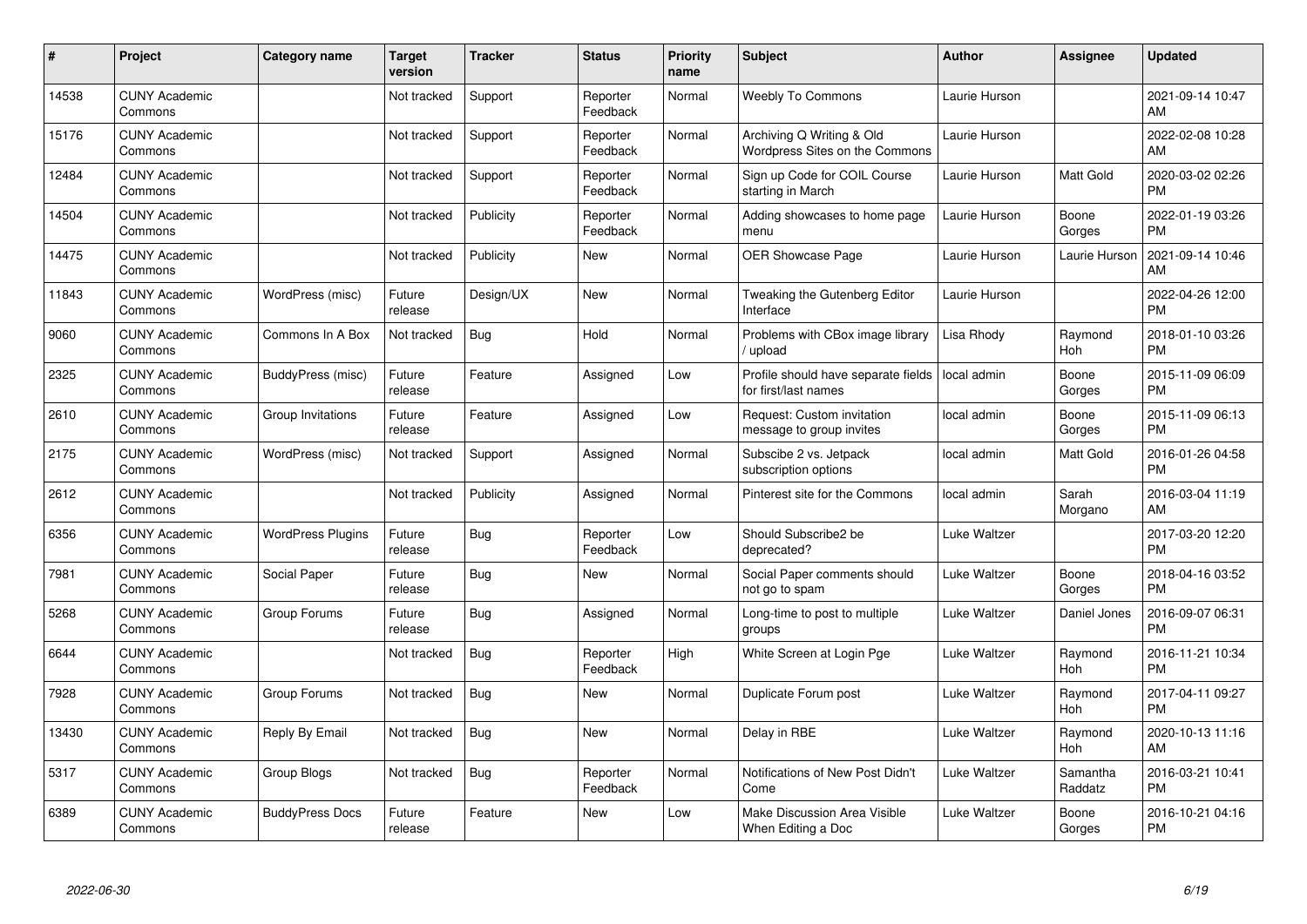| #     | Project                         | <b>Category name</b>       | <b>Target</b><br>version | <b>Tracker</b> | <b>Status</b>        | <b>Priority</b><br>name | Subject                                                                                       | Author                   | <b>Assignee</b>     | <b>Updated</b>                |
|-------|---------------------------------|----------------------------|--------------------------|----------------|----------------------|-------------------------|-----------------------------------------------------------------------------------------------|--------------------------|---------------------|-------------------------------|
| 8835  | <b>CUNY Academic</b><br>Commons | Blogs (BuddyPress)         | Future<br>release        | Feature        | <b>New</b>           | Normal                  | Extend cuny is shortlinks to sites                                                            | Luke Waltzer             | Boone<br>Gorges     | 2022-04-26 11:59<br>AM        |
| 9895  | <b>CUNY Academic</b><br>Commons | Onboarding                 | Future<br>release        | Feature        | Assigned             | Normal                  | Add "Accept Invitation"<br>link/button/function to Group<br>and/or Site invitation emails?    | Luke Waltzer             | Boone<br>Gorges     | 2018-06-07 12:42<br><b>PM</b> |
| 6078  | <b>CUNY Academic</b><br>Commons | <b>Blogs (BuddyPress)</b>  | Future<br>release        | Feature        | New                  | Normal                  | <b>Explore Adding Network Blog</b><br>Metadata Plugin                                         | Luke Waltzer             | Luke Waltzer        | 2016-10-11 10:29<br><b>PM</b> |
| 5225  | <b>CUNY Academic</b><br>Commons | Registration               | Future<br>release        | Feature        | Assigned             | Normal                  | On-boarding Issues                                                                            | Luke Waltzer             | Samantha<br>Raddatz | 2016-02-12 02:58<br><b>PM</b> |
| 9211  | <b>CUNY Academic</b><br>Commons | <b>WordPress Plugins</b>   | Future<br>release        | Support        | Reporter<br>Feedback | Normal                  | Auto-Role Setting in Forum Plugin<br>Causing Some Confusion                                   | uke Waltzer <sub>-</sub> | Boone<br>Gorges     | 2018-03-13 11:44<br>AM        |
| 6392  | <b>CUNY Academic</b><br>Commons | Group Forums               | Future<br>release        | Design/UX      | Assigned             | Low                     | Composition/Preview Panes in<br>Forum Posts                                                   | Luke Waltzer             | Paige Dupont        | 2016-10-21 04:26<br><b>PM</b> |
| 7624  | <b>CUNY Academic</b><br>Commons | BuddyPress (misc)          | Future<br>release        | Design/UX      | New                  | Normal                  | <b>BP</b> Notifications                                                                       | Luke Waltzer             | Paige Dupont        | 2017-02-08 10:43<br><b>PM</b> |
| 7828  | <b>CUNY Academic</b><br>Commons |                            | Not tracked              | Feature        | Assigned             | Normal                  | Theme Assessment 2017                                                                         | Margaret Galvan          | Margaret<br>Galvan  | 2017-05-02 10:41<br><b>PM</b> |
| 8211  | <b>CUNY Academic</b><br>Commons | <b>WordPress Themes</b>    | Future<br>release        | Feature        | <b>New</b>           | Normal                  | Theme Suggestions: Material<br>Design-Inspired Themes                                         | Margaret Galvan          | Margaret<br>Galvan  | 2017-08-07 02:48<br><b>PM</b> |
| 8078  | <b>CUNY Academic</b><br>Commons | <b>WordPress Plugins</b>   | Future<br>release        | System Upgrade | Assigned             | Normal                  | <b>CommentPress Updates</b>                                                                   | Margaret Galvan          | Christian<br>Wach   | 2017-05-08 03:49<br><b>PM</b> |
| 12360 | <b>CUNY Academic</b><br>Commons | <b>WordPress Themes</b>    | Not tracked              | Bug            | Reporter<br>Feedback | Normal                  | site just says "DANTE We are<br>currently in maintenance mode,<br>please check back shortly." | Marilyn Weber            |                     | 2020-02-04 12:13<br><b>PM</b> |
| 9835  | <b>CUNY Academic</b><br>Commons | Group Forums               | Future<br>release        | Bug            | Assigned             | Normal                  | add a "like" function?                                                                        | Marilyn Weber            | <b>Erik Trainer</b> | 2018-06-05 01:49<br><b>PM</b> |
| 5282  | <b>CUNY Academic</b><br>Commons | Social Paper               | Future<br>release        | Bug            | <b>New</b>           | Normal                  | Replying via email directs to paper<br>but not individual comment.                            | Marilyn Weber            | Raymond<br>Hoh      | 2016-03-02 01:48<br><b>PM</b> |
| 11971 | <b>CUNY Academic</b><br>Commons | <b>Email Notifications</b> | Future<br>release        | Bug            | Reporter<br>Feedback | Low                     | Pictures obscured in emailed post<br>notifications                                            | Marilyn Weber            | Raymond<br>Hoh      | 2019-11-21 01:14<br><b>PM</b> |
| 13328 | <b>CUNY Academic</b><br>Commons | Group Forums               | Not tracked              | Bug            | Reporter<br>Feedback | Normal                  | cross-posting in two related<br>groups                                                        | Marilyn Weber            | Raymond<br>Hoh      | 2020-09-15 10:39<br><b>PM</b> |
| 5199  | <b>CUNY Academic</b><br>Commons | Social Paper               | Future<br>release        | Feature        | New                  | Normal                  | add tables to the SP editor                                                                   | Marilyn Weber            |                     | 2016-10-24 11:27<br>AM        |
| 5205  | <b>CUNY Academic</b><br>Commons | Social Paper               | Future<br>release        | Feature        | New                  | Normal                  | Social Paper folders                                                                          | Marilyn Weber            |                     | 2016-02-11 10:24<br><b>PM</b> |
| 5992  | <b>CUNY Academic</b><br>Commons | <b>Email Notifications</b> | Future<br>release        | Feature        | New                  | Normal                  | Changing the From line of<br>autogenerated blog emails                                        | Marilyn Weber            |                     | 2018-09-27 05:19<br><b>PM</b> |
| 13912 | <b>CUNY Academic</b><br>Commons |                            | Not tracked              | Feature        | Hold                 | Low                     | posting "missed schedule"                                                                     | Marilyn Weber            |                     | 2021-02-23 10:46<br>AM        |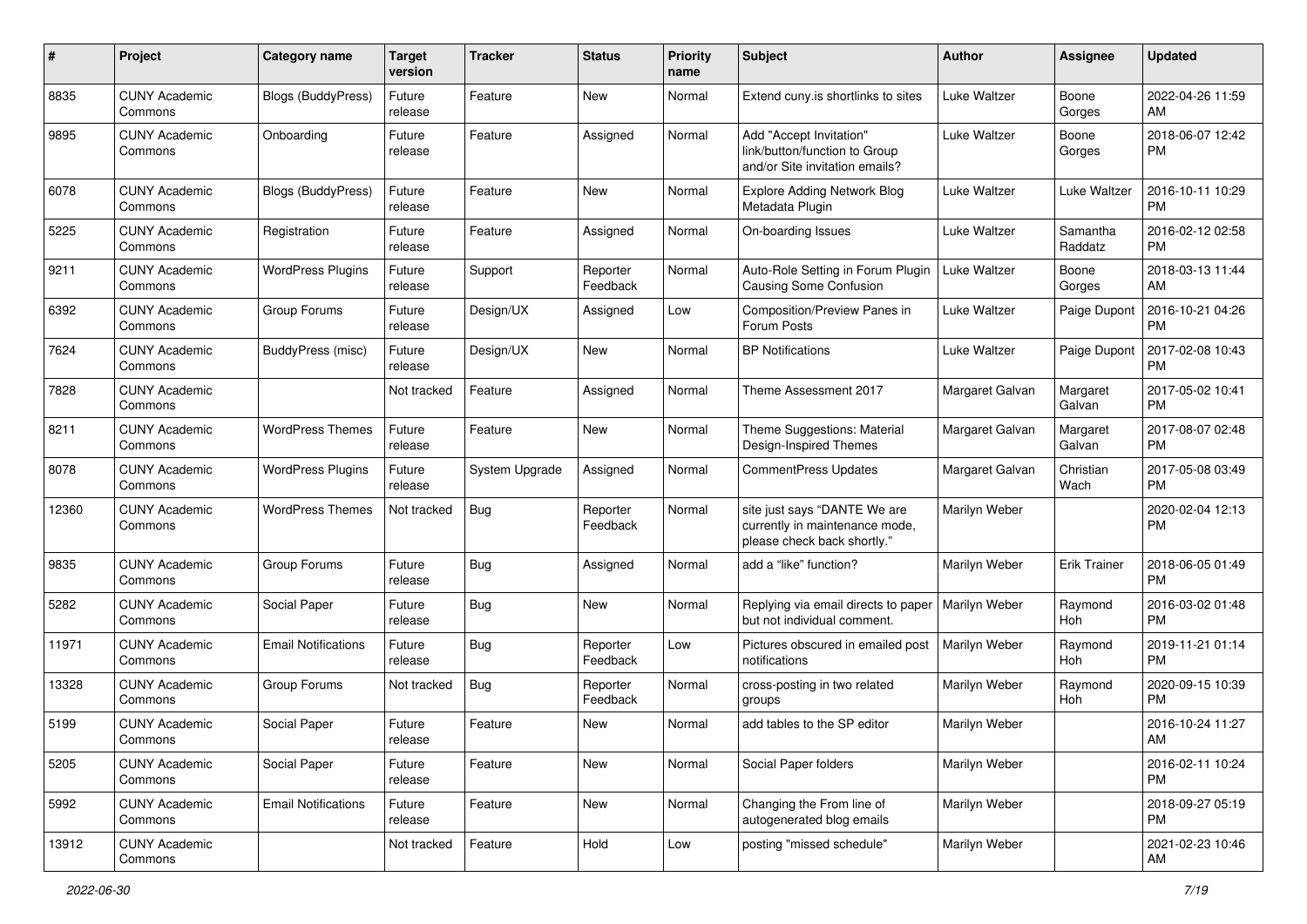| #     | Project                         | <b>Category name</b>      | <b>Target</b><br>version | <b>Tracker</b> | <b>Status</b>        | <b>Priority</b><br>name | <b>Subject</b>                                                                                                                                        | Author        | Assignee            | <b>Updated</b>                |
|-------|---------------------------------|---------------------------|--------------------------|----------------|----------------------|-------------------------|-------------------------------------------------------------------------------------------------------------------------------------------------------|---------------|---------------------|-------------------------------|
| 5052  | <b>CUNY Academic</b><br>Commons | Social Paper              | Future<br>release        | Feature        | <b>New</b>           | Low                     | Sentence by sentence or line by<br>line comments (SP suggestion #3)                                                                                   | Marilyn Weber | Boone<br>Gorges     | 2016-02-11 10:24<br><b>PM</b> |
| 5050  | <b>CUNY Academic</b><br>Commons | Social Paper              | Future<br>release        | Feature        | <b>New</b>           | Low                     | Making comments visible in SP<br>editing mode (SP suggestion #1)                                                                                      | Marilyn Weber | Samantha<br>Raddatz | 2019-09-17 11:10<br><b>PM</b> |
| 5053  | <b>CUNY Academic</b><br>Commons | Social Paper              | Future<br>release        | Feature        | <b>New</b>           | Low                     | Scrollable menu to add readers<br>(SP suggestion #4)                                                                                                  | Marilyn Weber | Samantha<br>Raddatz | 2016-04-21 05:21<br><b>PM</b> |
| 5058  | <b>CUNY Academic</b><br>Commons | Social Paper              | Future<br>release        | Feature        | <b>New</b>           | Low                     | Can there be a clearer signal that<br>even when comments have<br>already been made you add<br>comments by clicking on the side?<br>(SP suggestion #5) | Marilyn Weber | Samantha<br>Raddatz | 2016-02-11 10:24<br><b>PM</b> |
| 5397  | <b>CUNY Academic</b><br>Commons | Social Paper              | Future<br>release        | Feature        | <b>New</b>           | Normal                  | frustrating to have to<br>enable/disable in SP                                                                                                        | Marilyn Weber | Samantha<br>Raddatz | 2016-04-20 03:39<br><b>PM</b> |
| 10273 | <b>CUNY Academic</b><br>Commons | Registration              | Not tracked              | Support        | Reporter<br>Feedback | Normal                  | users combining CF and campus<br>address                                                                                                              | Marilyn Weber |                     | 2019-09-18 10:58<br>AM        |
| 10657 | <b>CUNY Academic</b><br>Commons |                           | Not tracked              | Support        | Reporter<br>Feedback | Normal                  | child theme problems                                                                                                                                  | Marilyn Weber |                     | 2018-11-08 01:19<br><b>PM</b> |
| 11509 | <b>CUNY Academic</b><br>Commons |                           | Not tracked              | Support        | Reporter<br>Feedback | Normal                  | deleted Page causing a Menu<br>problem?                                                                                                               | Marilyn Weber |                     | 2019-06-04 09:54<br><b>AM</b> |
| 11519 | <b>CUNY Academic</b><br>Commons |                           | Not tracked              | Support        | Assigned             | Normal                  | comment option not appearing                                                                                                                          | Marilyn Weber |                     | 2019-09-24 10:28<br>AM        |
| 11771 | <b>CUNY Academic</b><br>Commons |                           | Not tracked              | Support        | Reporter<br>Feedback | Normal                  | post displays in sections                                                                                                                             | Marilyn Weber |                     | 2019-08-20 10:34<br>AM        |
| 11787 | <b>CUNY Academic</b><br>Commons |                           | Not tracked              | Support        | Reporter<br>Feedback | Normal                  | automated comments notifications<br>on ZenDesk                                                                                                        | Marilyn Weber |                     | 2019-08-26 06:18<br><b>PM</b> |
| 11848 | <b>CUNY Academic</b><br>Commons |                           | Not tracked              | Support        | Hold                 | Normal                  | a Dean of Faculty wants to share<br>a large file                                                                                                      | Marilyn Weber |                     | 2019-09-24 08:44<br>AM        |
| 12350 | <b>CUNY Academic</b><br>Commons | <b>Blogs (BuddyPress)</b> | Not tracked              | Support        | Reporter<br>Feedback | Normal                  | URL creation problem                                                                                                                                  | Marilyn Weber |                     | 2020-02-03 11:27<br>AM        |
| 12352 | <b>CUNY Academic</b><br>Commons |                           | Not tracked              | Support        | <b>New</b>           | Normal                  | "posts list" page builder block<br>option                                                                                                             | Marilyn Weber |                     | 2020-02-03 01:29<br><b>PM</b> |
| 13034 | <b>CUNY Academic</b><br>Commons |                           | Not tracked              | Support        | Reporter<br>Feedback | Normal                  | a site is asking people to join the<br>Commons to get a download                                                                                      | Marilyn Weber |                     | 2020-07-12 07:23<br>AM        |
| 13255 | <b>CUNY Academic</b><br>Commons |                           | Not tracked              | Support        | Reporter<br>Feedback | Normal                  | Accessibility problems                                                                                                                                | Marilyn Weber |                     | 2020-09-01 05:48<br><b>PM</b> |
| 13975 | <b>CUNY Academic</b><br>Commons | Social Paper              | Not tracked              | Support        | Reporter<br>Feedback | Normal                  | can't approve comments on Social<br>Paper paper                                                                                                       | Marilyn Weber |                     | 2021-02-12 09:33<br>AM        |
| 14074 | <b>CUNY Academic</b><br>Commons | WordPress (misc)          | Not tracked              | Support        | Reporter<br>Feedback | Normal                  | page password protection problem                                                                                                                      | Marilyn Weber |                     | 2021-03-02 11:03<br>AM        |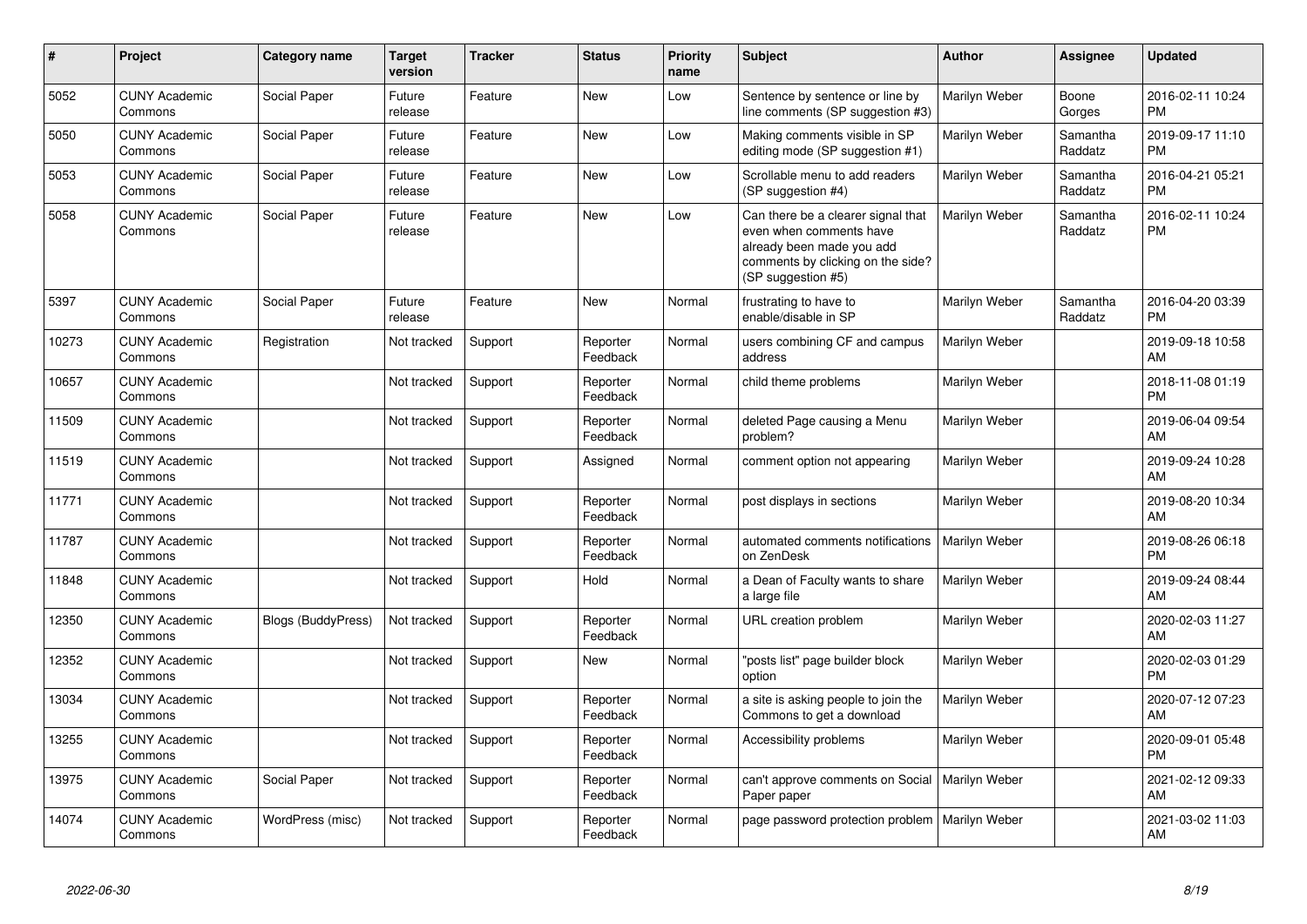| ∦     | Project                         | Category name            | <b>Target</b><br>version | <b>Tracker</b> | <b>Status</b>        | <b>Priority</b><br>name | <b>Subject</b>                                                    | <b>Author</b> | <b>Assignee</b>  | <b>Updated</b>                |
|-------|---------------------------------|--------------------------|--------------------------|----------------|----------------------|-------------------------|-------------------------------------------------------------------|---------------|------------------|-------------------------------|
| 14398 | <b>CUNY Academic</b><br>Commons |                          | Not tracked              | Support        | Reporter<br>Feedback | Normal                  | Events plug-in notification problem                               | Marilyn Weber |                  | 2021-05-11 11:21<br>AM        |
| 14784 | <b>CUNY Academic</b><br>Commons |                          |                          | Support        | Reporter<br>Feedback | Normal                  | User report of logo problem when<br>using Customizer theme        | Marilyn Weber |                  | 2021-09-17 10:25<br>AM        |
| 14900 | <b>CUNY Academic</b><br>Commons |                          | Not tracked              | Support        | Reporter<br>Feedback | Normal                  | previous theme?                                                   | Marilyn Weber |                  | 2021-10-25 10:31<br>AM        |
| 14911 | <b>CUNY Academic</b><br>Commons | <b>WordPress Themes</b>  | Not tracked              | Support        | <b>New</b>           | Normal                  | Twentytwentyone theme                                             | Marilyn Weber |                  | 2021-10-28 10:37<br>AM        |
| 15045 | <b>CUNY Academic</b><br>Commons |                          |                          | Support        | <b>New</b>           | Normal                  | no result for KCeL in the search<br>box on the commons            | Marilyn Weber |                  | 2021-12-10 11:29<br>AM        |
| 15169 | <b>CUNY Academic</b><br>Commons |                          | 2.0.3                    | Support        | Reporter<br>Feedback | Normal                  | new Prelude website zipfiles for<br>custom theme and other files. | Marilyn Weber |                  | 2022-06-29 11:32<br>AM        |
| 15260 | <b>CUNY Academic</b><br>Commons |                          |                          | Support        | Reporter<br>Feedback | Normal                  | Diacritical markings   European<br><b>Stages</b>                  | Marilyn Weber |                  | 2022-02-04 08:16<br>AM        |
| 15370 | <b>CUNY Academic</b><br>Commons |                          |                          | Support        | Reporter<br>Feedback | Normal                  | All-in-One Event Calendar?                                        | Marilyn Weber |                  | 2022-02-17 11:03<br>AM        |
| 15565 | <b>CUNY Academic</b><br>Commons |                          |                          | Support        | New                  | Normal                  | Events - send updates to an email<br>listserv                     | Marilyn Weber |                  | 2022-03-10 01:06<br><b>PM</b> |
| 15655 | <b>CUNY Academic</b><br>Commons |                          | 2.0.3                    | Support        | Reporter<br>Feedback | Normal                  | Event Aggregator plugin?                                          | Marilyn Weber |                  | 2022-06-29 11:32<br>AM        |
| 15685 | <b>CUNY Academic</b><br>Commons |                          |                          | Support        | <b>New</b>           | High                    | problem with chrome?                                              | Marilyn Weber |                  | 2022-04-25 03:40<br><b>PM</b> |
| 15816 | <b>CUNY Academic</b><br>Commons |                          | Not tracked              | Support        | <b>New</b>           | Normal                  | slow loading at SPS                                               | Marilyn Weber |                  | 2022-04-05 01:26<br><b>PM</b> |
| 16099 | <b>CUNY Academic</b><br>Commons |                          |                          | Support        | Reporter<br>Feedback | Normal                  | request for Newsletter Glue                                       | Marilyn Weber |                  | 2022-05-13 12:14<br><b>PM</b> |
| 9207  | <b>CUNY Academic</b><br>Commons |                          | Future<br>release        | Support        | Reporter<br>Feedback | Normal                  | display dashboards made in<br>Tableau?                            | Marilyn Weber | Boone<br>Gorges  | 2018-04-10 10:42<br><b>AM</b> |
| 12382 | <b>CUNY Academic</b><br>Commons | Membership               | Not tracked              | Support        | New                  | Normal                  | Email request change                                              | Marilyn Weber | Marilyn<br>Weber | 2020-02-06 12:56<br><b>PM</b> |
| 8607  | <b>CUNY Academic</b><br>Commons |                          | Not tracked              | Support        | <b>New</b>           | Normal                  | Paypal?                                                           | Marilyn Weber | Matt Gold        | 2018-05-15 01:37<br><b>PM</b> |
| 11149 | <b>CUNY Academic</b><br>Commons |                          | Not tracked              | Support        | Reporter<br>Feedback | Normal                  | comments getting blocked                                          | Marilyn Weber | Raymond<br>Hoh   | 2019-03-26 11:40<br>AM        |
| 12741 | <b>CUNY Academic</b><br>Commons | <b>WordPress Plugins</b> | Not tracked              | Support        | Reporter<br>Feedback | Normal                  | Tableau Public Viz Block                                          | Marilyn Weber | Raymond<br>Hoh   | 2020-05-12 11:00<br>AM        |
| 13286 | <b>CUNY Academic</b><br>Commons |                          | Not tracked              | Support        | <b>New</b>           | Normal                  | problem connecting with<br>WordPress app                          | Marilyn Weber | Raymond<br>Hoh   | 2020-09-08 11:16<br>AM        |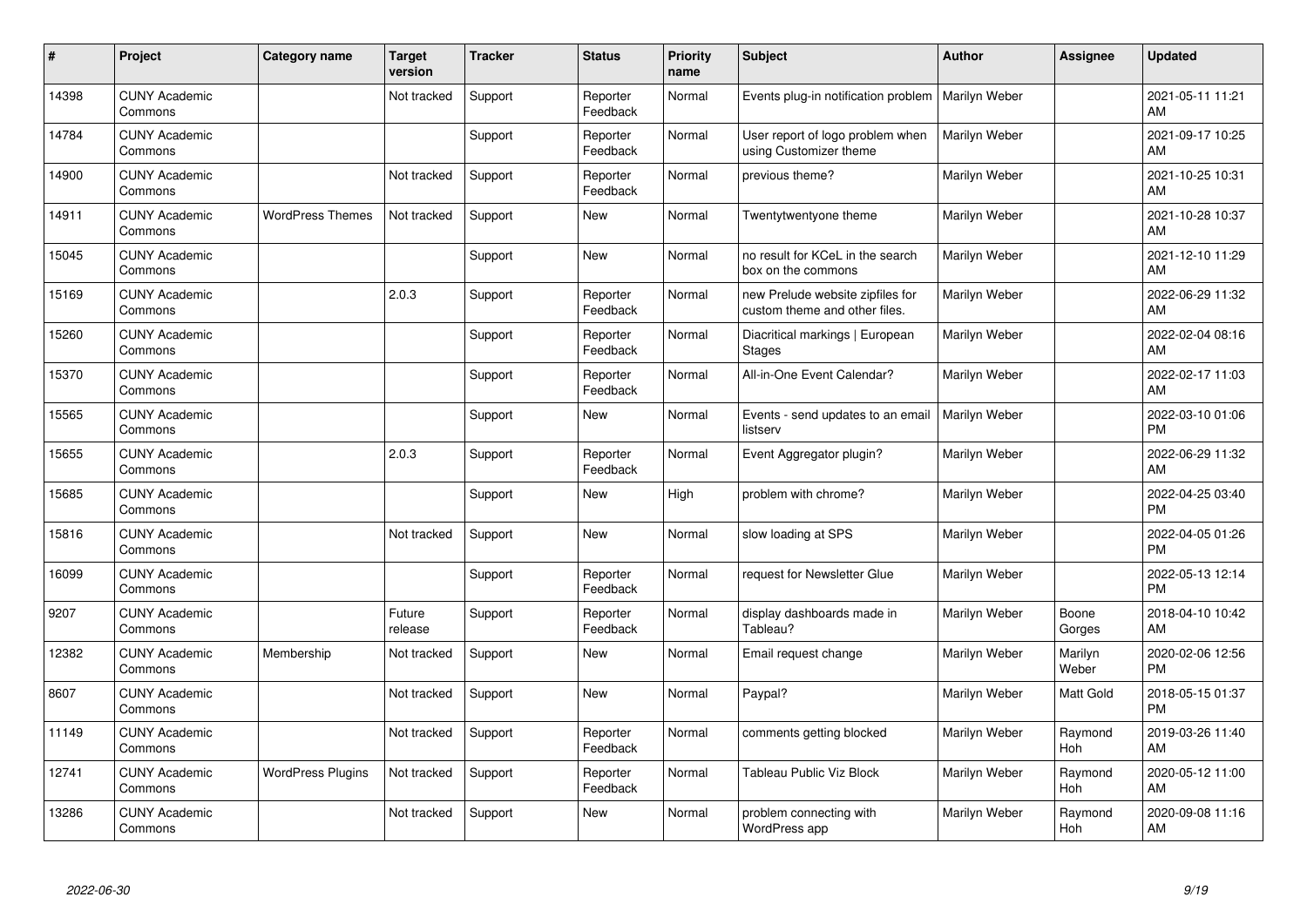| #     | <b>Project</b>                  | Category name              | <b>Target</b><br>version | <b>Tracker</b> | <b>Status</b>        | <b>Priority</b><br>name | <b>Subject</b>                                                        | <b>Author</b>      | Assignee        | <b>Updated</b>                |
|-------|---------------------------------|----------------------------|--------------------------|----------------|----------------------|-------------------------|-----------------------------------------------------------------------|--------------------|-----------------|-------------------------------|
| 16110 | <b>CUNY Academic</b><br>Commons |                            |                          | Support        | Reporter<br>Feedback | Normal                  | remove Creative Commons<br>license from pages?                        | Marilyn Weber      | Raymond<br>Hoh  | 2022-05-17 06:11<br><b>PM</b> |
| 2576  | <b>NYCDH Community</b><br>Site  |                            |                          | Bug            | Hold                 | Low                     | Test Next Button in Javascript<br><b>Tutorial Under Activities</b>    | <b>Mark Newton</b> | Alex Gil        | 2013-05-18 02:55<br><b>PM</b> |
| 2577  | <b>NYCDH Community</b><br>Site  |                            |                          | Feature        | Assigned             | Low                     | Investigate Potential to Add Links<br>to the Forum                    | <b>Mark Newton</b> | Alex Gil        | 2013-05-16 09:40<br><b>PM</b> |
| 2573  | <b>NYCDH Community</b><br>Site  |                            |                          | Feature        | Reporter<br>Feedback | Normal                  | Add dh nyc twitter list feed to site                                  | Mark Newton        | Matt Gold       | 2013-05-16 11:42<br><b>PM</b> |
| 2571  | <b>NYCDH Community</b><br>Site  |                            |                          | Feature        | Assigned             | Normal                  | Add Google custom search box to<br>homepage                           | <b>Mark Newton</b> | Raymond<br>Hoh  | 2013-05-18 07:49<br><b>PM</b> |
| 2574  | <b>NYCDH Community</b><br>Site  |                            |                          | Feature        | Assigned             | Normal                  | Add Way to Upload Files to<br>Groups                                  | <b>Mark Newton</b> | Raymond<br>Hoh  | 2013-05-18 07:46<br><b>PM</b> |
| 10769 | <b>CUNY Academic</b><br>Commons | <b>WordPress Themes</b>    | Not tracked              | Bug            | Reporter<br>Feedback | Normal                  | 2011 Theme Sidebar                                                    | Mark Webb          |                 | 2018-12-04 04:09<br><b>PM</b> |
| 11120 | <b>CUNY Academic</b><br>Commons | <b>WordPress Plugins</b>   | Not tracked              | <b>Bug</b>     | Reporter<br>Feedback | Normal                  | Events Manager Events Not<br>Showing Up                               | Mark Webb          |                 | 2019-02-27 04:10<br><b>PM</b> |
| 10678 | <b>CUNY Academic</b><br>Commons |                            | Not tracked              | Bug            | Reporter<br>Feedback | High                    | Newsletter Plugin Not Sending<br><b>Out Newsletters</b>               | Mark Webb          | Boone<br>Gorges | 2019-09-16 09:38<br><b>PM</b> |
| 10262 | <b>CUNY Academic</b><br>Commons |                            | Not tracked              | Bug            | Reporter<br>Feedback | Normal                  | Newsletter Plugin: Broken Image<br>at Bottom of All Newsletters       | Mark Webb          | Raymond<br>Hoh  | 2018-08-30 05:17<br><b>PM</b> |
| 3419  | <b>CUNY Academic</b><br>Commons | Group Invitations          | 1.6.14                   | Bug            | Testing<br>Required  | Normal                  | Neatening the display of<br>messages on group requests                | <b>Matt Gold</b>   | Boone<br>Gorges | 2014-09-01 09:29<br><b>PM</b> |
| 9979  | <b>CUNY Academic</b><br>Commons | <b>Email Notifications</b> | Not tracked              | <b>Bug</b>     | Reporter<br>Feedback | Normal                  | Reports of slow email activation<br>emails                            | <b>Matt Gold</b>   | Boone<br>Gorges | 2018-08-29 09:40<br><b>PM</b> |
| 10040 | <b>CUNY Academic</b><br>Commons | WordPress (misc)           | Not tracked              | Bug            | Reporter<br>Feedback | Normal                  | User doesn't see full list of themes                                  | l Matt Gold        | Boone<br>Gorges | 2018-07-25 10:12<br>AM        |
| 13949 | <b>CUNY Academic</b><br>Commons |                            | Not tracked              | Bug            | <b>New</b>           | Normal                  | Continued debugging of runaway<br>MySQL connections                   | Matt Gold          | Boone<br>Gorges | 2021-09-14 10:42<br>AM        |
| 16307 | <b>CUNY Academic</b><br>Commons |                            |                          | Bug            | New                  | Normal                  | Add brief messaging to<br>accept/decline group membership<br>requests | Matt Gold          | Boone<br>Gorges | 2022-06-27 06:13<br><b>PM</b> |
| 2618  | <b>NYCDH Community</b><br>Site  |                            |                          | <b>Bug</b>     | Assigned             | Low                     | Mark blogs as spam when created<br>by users marked as spam            | Matt Gold          | Boone<br>Gorges | 2013-06-09 11:38<br><b>PM</b> |
| 5691  | <b>CUNY Academic</b><br>Commons | <b>Blogs (BuddyPress)</b>  | Future<br>release        | Bug            | Assigned             | High                    | Differing numbers on Sites display                                    | Matt Gold          | Raymond<br>Hoh  | 2016-06-13 01:37<br><b>PM</b> |
| 6671  | <b>CUNY Academic</b><br>Commons | Reply By Email             | Not tracked              | Bug            | Assigned             | Normal                  | 'Post too often" RBE error<br>message                                 | <b>Matt Gold</b>   | Raymond<br>Hoh  | 2016-11-11 09:55<br>AM        |
| 6995  | <b>CUNY Academic</b><br>Commons | Home Page                  | Not tracked              | Bug            | Assigned             | Normal                  | member filter on homepage not<br>working                              | <b>Matt Gold</b>   | Raymond<br>Hoh  | 2016-12-11 09:46<br><b>PM</b> |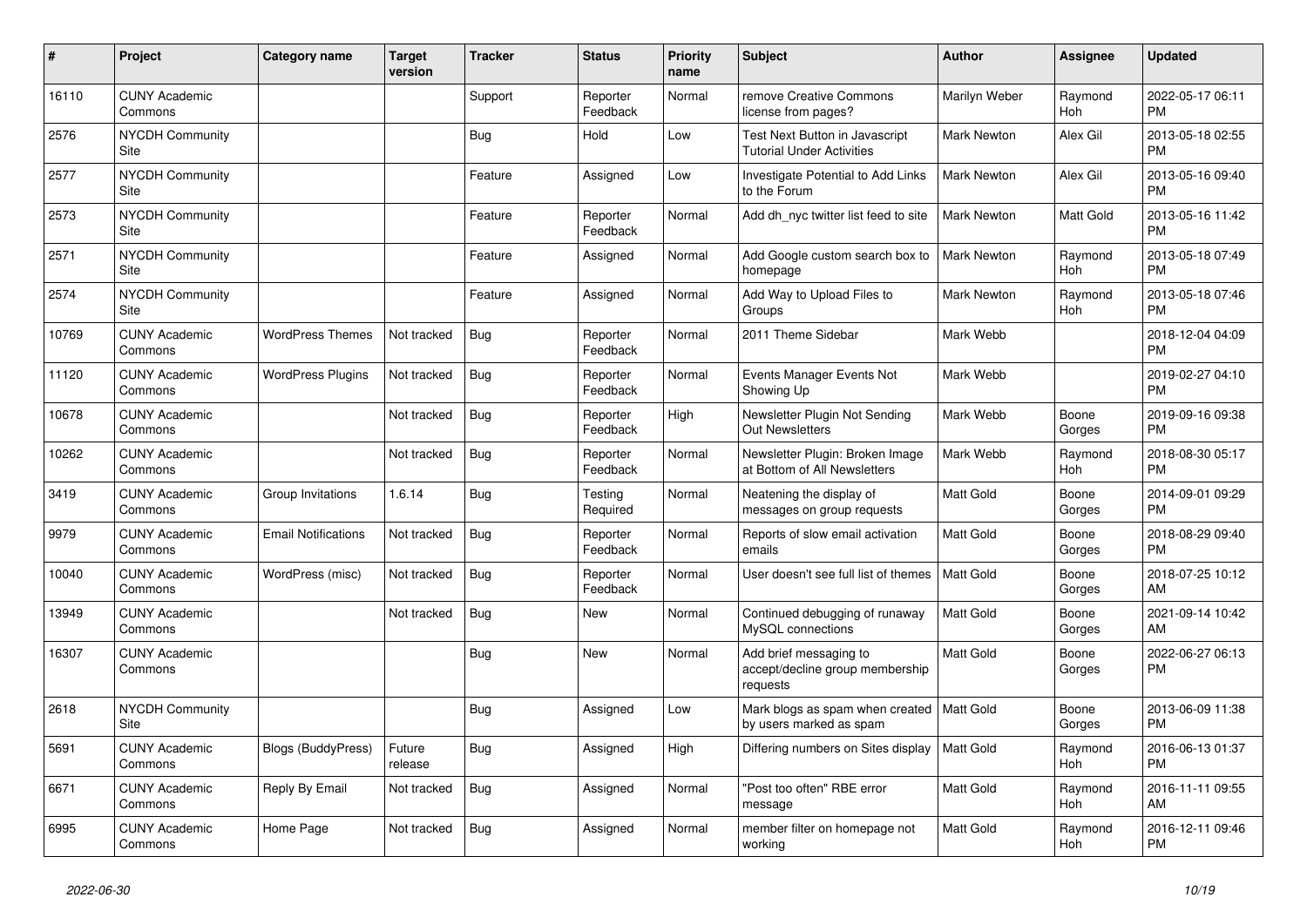| #    | Project                         | <b>Category name</b>     | <b>Target</b><br>version | <b>Tracker</b> | <b>Status</b> | Priority<br>name | <b>Subject</b>                                                                | Author           | <b>Assignee</b>     | <b>Updated</b>                |
|------|---------------------------------|--------------------------|--------------------------|----------------|---------------|------------------|-------------------------------------------------------------------------------|------------------|---------------------|-------------------------------|
| 8991 | <b>CUNY Academic</b><br>Commons | Reply By Email           | Not tracked              | Bug            | Hold          | Normal           | RBE duplicate email message<br>issue                                          | <b>Matt Gold</b> | Raymond<br>Hoh      | 2018-02-18 08:53<br><b>PM</b> |
| 8992 | <b>NYCDH Community</b><br>Site  |                          |                          | <b>Bug</b>     | Assigned      | Normal           | Multiple RBE error reports                                                    | <b>Matt Gold</b> | Raymond<br>Hoh      | 2017-12-11 05:43<br><b>PM</b> |
| 4661 | <b>CUNY Academic</b><br>Commons | <b>User Experience</b>   | Future<br>release        | Bug            | Assigned      | Normal           | <b>Simplify Events text</b>                                                   | Matt Gold        | Samantha<br>Raddatz | 2015-10-02 09:06<br><b>PM</b> |
| 364  | <b>CUNY Academic</b><br>Commons | <b>WordPress Plugins</b> | Future<br>release        | Feature        | New           | Normal           | <b>Bulletin Board</b>                                                         | Matt Gold        |                     | 2015-01-05 08:50<br><b>PM</b> |
| 287  | <b>CUNY Academic</b><br>Commons | WordPress (misc)         | Future<br>release        | Feature        | Assigned      | Normal           | Create troubleshooting tool for<br>account sign-up                            | <b>Matt Gold</b> | Boone<br>Gorges     | 2015-11-09 06:17<br><b>PM</b> |
| 377  | <b>CUNY Academic</b><br>Commons | <b>BuddyPress (misc)</b> | Future<br>release        | Feature        | Assigned      | Normal           | Like buttons                                                                  | <b>Matt Gold</b> | Boone<br>Gorges     | 2010-11-16 05:13<br><b>PM</b> |
| 435  | <b>CUNY Academic</b><br>Commons | <b>BuddyPress (misc)</b> | Future<br>release        | Feature        | Assigned      | Normal           | Include Avatar Images in Forum<br><b>Post Notification Emails</b>             | Matt Gold        | Boone<br>Gorges     | 2010-12-08 12:40<br><b>PM</b> |
| 500  | <b>CUNY Academic</b><br>Commons | BuddyPress (misc)        | Future<br>release        | Feature        | Assigned      | Normal           | Export Group Data                                                             | <b>Matt Gold</b> | Boone<br>Gorges     | 2010-12-19 12:09<br><b>PM</b> |
| 554  | <b>CUNY Academic</b><br>Commons | <b>BuddyPress (misc)</b> | Future<br>release        | Feature        | Assigned      | Normal           | Add Trackback notifications to<br>site-wide activity feed                     | <b>Matt Gold</b> | Boone<br>Gorges     | 2015-11-09 06:19<br><b>PM</b> |
| 599  | <b>CUNY Academic</b><br>Commons | BuddyPress (misc)        | Future<br>release        | Feature        | Assigned      | Normal           | Consider adding rating plugins for<br><b>BuddyPress/BBPress</b>               | Matt Gold        | Boone<br>Gorges     | 2011-08-22 06:50<br><b>PM</b> |
| 635  | <b>CUNY Academic</b><br>Commons | BuddyPress (misc)        | Future<br>release        | Feature        | Assigned      | Normal           | Big Blue Button -<br>Videoconferencing in Groups and<br><b>Blogs</b>          | <b>Matt Gold</b> | Boone<br>Gorges     | 2011-03-14 03:24<br><b>PM</b> |
| 658  | <b>CUNY Academic</b><br>Commons | <b>WordPress Plugins</b> | Future<br>release        | Feature        | Assigned      | Normal           | Rebulid Sitewide Tag Suggestion                                               | <b>Matt Gold</b> | Boone<br>Gorges     | 2015-01-05 08:47<br><b>PM</b> |
| 1562 | <b>CUNY Academic</b><br>Commons | <b>WordPress Plugins</b> | Future<br>release        | Feature        | Assigned      | Low              | Play with NYT Collaborative<br><b>Authoring Tool</b>                          | <b>Matt Gold</b> | Boone<br>Gorges     | 2015-01-05 08:47<br><b>PM</b> |
| 2013 | <b>CUNY Academic</b><br>Commons | <b>Public Portfolio</b>  | Future<br>release        | Feature        | Assigned      | Low              | Have Profile Privacy Options show   Matt Gold<br>up only for filled-in fields |                  | Boone<br>Gorges     | 2015-11-09 06:09<br><b>PM</b> |
| 2223 | <b>CUNY Academic</b><br>Commons | <b>WordPress Plugins</b> | Future<br>release        | Feature        | Assigned      | Low              | Add Participad to the CUNY<br><b>Academic Commons</b>                         | Matt Gold        | Boone<br>Gorges     | 2014-09-17 10:03<br><b>PM</b> |
| 2523 | <b>CUNY Academic</b><br>Commons | <b>BuddyPress Docs</b>   | Future<br>release        | Feature        | Assigned      | Normal           | Allow Users to Upload Images to<br>BP Docs                                    | <b>Matt Gold</b> | Boone<br>Gorges     | 2015-11-09 06:14<br><b>PM</b> |
| 3042 | <b>CUNY Academic</b><br>Commons | <b>Public Portfolio</b>  | Future<br>release        | Feature        | Assigned      | Normal           | Browsing member interests                                                     | <b>Matt Gold</b> | Boone<br>Gorges     | 2015-03-21 09:04<br><b>PM</b> |
| 3080 | <b>CUNY Academic</b><br>Commons | Group Files              | Future<br>release        | Feature        | Assigned      | Low              | Create a system to keep track of<br>file changes                              | Matt Gold        | Boone<br>Gorges     | 2014-02-26 10:04<br><b>PM</b> |
| 3220 | <b>CUNY Academic</b><br>Commons | Public Portfolio         | Future<br>release        | Feature        | Assigned      | Normal           | Add indent/outdent option to<br>Formatting Buttons on Profile<br>Page         | Matt Gold        | Boone<br>Gorges     | 2014-05-21 10:39<br><b>PM</b> |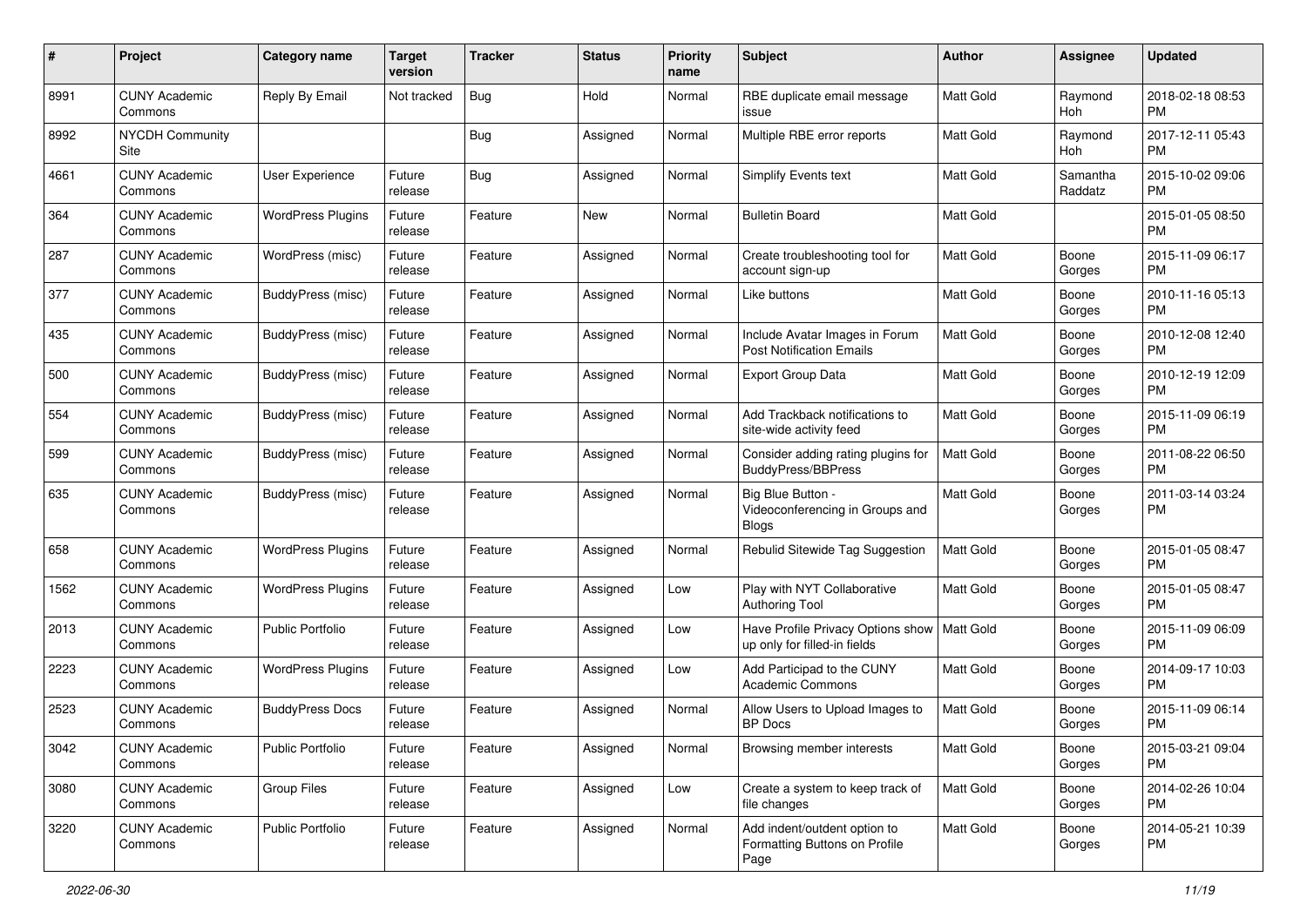| #     | Project                         | <b>Category name</b>       | Target<br>version | <b>Tracker</b> | <b>Status</b>        | Priority<br>name | <b>Subject</b>                                                      | <b>Author</b>    | <b>Assignee</b>    | <b>Updated</b>                |
|-------|---------------------------------|----------------------------|-------------------|----------------|----------------------|------------------|---------------------------------------------------------------------|------------------|--------------------|-------------------------------|
| 3308  | <b>CUNY Academic</b><br>Commons | Group Invitations          | Future<br>release | Feature        | Assigned             | Normal           | Allow members to rescind group<br>invitations                       | <b>Matt Gold</b> | Boone<br>Gorges    | 2015-04-01 08:53<br><b>PM</b> |
| 3759  | <b>CUNY Academic</b><br>Commons | WordPress (misc)           | Future<br>release | Feature        | Assigned             | Normal           | Review Interface for Adding Users<br>to Blogs                       | Matt Gold        | Boone<br>Gorges    | 2015-03-24 05:52<br><b>PM</b> |
| 3768  | <b>CUNY Academic</b><br>Commons | <b>Public Portfolio</b>    | Future<br>release | Feature        | Assigned             | Normal           | Institutions/Past positions on<br>public portfolios                 | <b>Matt Gold</b> | Boone<br>Gorges    | 2018-04-23 10:44<br>AM        |
| 4053  | <b>CUNY Academic</b><br>Commons | Events                     | Future<br>release | Feature        | Assigned             | Normal           | Create new tab for past events                                      | Matt Gold        | Boone<br>Gorges    | 2015-05-12 02:10<br><b>PM</b> |
| 4238  | <b>CUNY Academic</b><br>Commons | Events                     | Future<br>release | Feature        | Assigned             | Normal           | Copy Events to Other Groups?                                        | Matt Gold        | Boone<br>Gorges    | 2015-07-02 10:08<br>AM        |
| 4980  | <b>CUNY Academic</b><br>Commons | Home Page                  | Future<br>release | Feature        | Assigned             | Normal           | CAC Featured Content -- Adding<br>Randomization                     | <b>Matt Gold</b> | Boone<br>Gorges    | 2016-12-12 03:01<br><b>PM</b> |
| 5696  | <b>CUNY Academic</b><br>Commons | Events                     | Future<br>release | Feature        | Assigned             | Normal           | Events Calendar - display options<br>calendar aggregation /         | Matt Gold        | Boone<br>Gorges    | 2016-10-13 11:44<br>AM        |
| 8756  | <b>CUNY Academic</b><br>Commons | Group Blogs                | Future<br>release | Feature        | Hold                 | Normal           | Connect multiple blogs to one<br>group?                             | <b>Matt Gold</b> | Boone<br>Gorges    | 2017-09-30 10:42<br>AM        |
| 8836  | <b>CUNY Academic</b><br>Commons | <b>Blogs (BuddyPress)</b>  | Future<br>release | Feature        | Assigned             | Normal           | Redesign site launch process                                        | <b>Matt Gold</b> | Boone<br>Gorges    | 2019-10-03 02:49<br><b>PM</b> |
| 8900  | <b>CUNY Academic</b><br>Commons | Accessibility              | Future<br>release | Feature        | Assigned             | Normal           | Look into tools to enforce<br>accessibility in WP environment       | <b>Matt Gold</b> | Boone<br>Gorges    | 2022-04-26 11:59<br>AM        |
| 8901  | <b>CUNY Academic</b><br>Commons | Accessibility              | Future<br>release | Feature        | Assigned             | Normal           | Theme analysis for accessibility                                    | Matt Gold        | Boone<br>Gorges    | 2022-04-26 11:59<br>AM        |
| 9947  | <b>CUNY Academic</b><br>Commons | <b>WordPress Plugins</b>   | Future<br>release | Feature        | Reporter<br>Feedback | Normal           | Install H5P quiz plugin                                             | <b>Matt Gold</b> | Boone<br>Gorges    | 2018-09-11 11:01<br>AM        |
| 15604 | <b>CUNY Academic</b><br>Commons | <b>Email Notifications</b> | Future<br>release | Feature        | Assigned             | Normal           | <b>Restructure Commons Group</b><br>Digest Email Messages           | Matt Gold        | Boone<br>Gorges    | 2022-05-26 10:45<br>AM        |
| 365   | <b>CUNY Academic</b><br>Commons | WordPress (misc)           | Future<br>release | Feature        | Assigned             | Normal           | <b>Create Mouseover Tooltips</b><br>throughout Site                 | Matt Gold        | <b>Chris Stein</b> | 2015-11-09 06:18<br><b>PM</b> |
| 1544  | <b>CUNY Academic</b><br>Commons | Groups (misc)              | Future<br>release | Feature        | Reporter<br>Feedback | Normal           | Group Filtering and Sorting                                         | Matt Gold        | Chris Stein        | 2019-03-01 02:25<br><b>PM</b> |
| 3354  | <b>CUNY Academic</b><br>Commons | <b>Group Files</b>         | Future<br>release | Feature        | Assigned             | Low              | Allow Group Download of Multiple<br><b>Selected Files</b>           | Matt Gold        | Chris Stein        | 2014-08-01 08:50<br>AM        |
| 3770  | <b>CUNY Academic</b><br>Commons | <b>Public Portfolio</b>    | Future<br>release | Feature        | Assigned             | Normal           | Improve Layout/Formatting of<br>Positions Area on Public Portfolios | Matt Gold        | Chris Stein        | 2015-04-01 09:17<br><b>PM</b> |
| 9028  | <b>CUNY Academic</b><br>Commons | Onboarding                 | Future<br>release | Feature        | Assigned             | Normal           | suggest groups to new members<br>during the registration process    | Matt Gold        | Chris Stein        | 2018-10-24 12:34<br><b>PM</b> |
| 412   | <b>CUNY Academic</b><br>Commons | <b>WordPress Themes</b>    | Future<br>release | Feature        | Assigned             | Normal           | <b>Featured Themes</b>                                              | Matt Gold        | Dominic<br>Giglio  | 2015-01-05 08:44<br>PM        |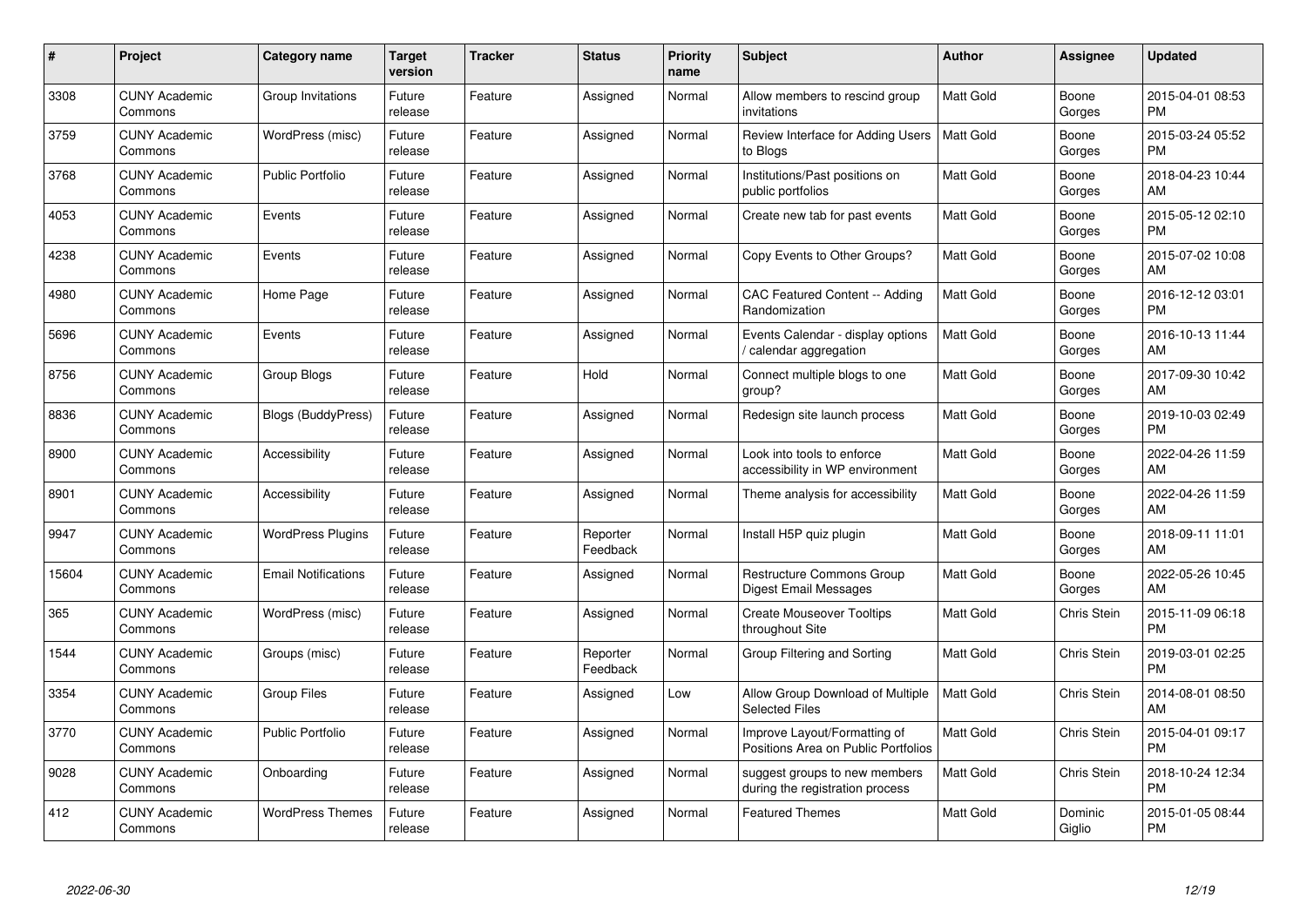| #     | Project                         | <b>Category name</b>       | <b>Target</b><br>version | <b>Tracker</b> | <b>Status</b>        | Priority<br>name | <b>Subject</b>                                                                        | Author           | <b>Assignee</b>      | <b>Updated</b>                |
|-------|---------------------------------|----------------------------|--------------------------|----------------|----------------------|------------------|---------------------------------------------------------------------------------------|------------------|----------------------|-------------------------------|
| 940   | <b>CUNY Academic</b><br>Commons | Redmine                    | Future<br>release        | Feature        | Assigned             | Low              | Communication with users after<br>releases                                            | <b>Matt Gold</b> | Dominic<br>Giglio    | 2012-09-09 04:36<br><b>PM</b> |
| 5955  | <b>CUNY Academic</b><br>Commons | Outreach                   | Future<br>release        | Feature        | Assigned             | Normal           | Create auto-newsletter for<br>commons members                                         | <b>Matt Gold</b> | Luke Waltzer         | 2016-08-30 10:34<br>AM        |
| 8837  | <b>CUNY Academic</b><br>Commons |                            | Not tracked              | Feature        | Assigned             | Normal           | Create a form to request info from<br>people requesting premium<br>themes and plugins | Matt Gold        | Marilyn<br>Weber     | 2017-11-14 03:35<br><b>PM</b> |
| 370   | <b>CUNY Academic</b><br>Commons | Registration               | Future<br>release        | Feature        | Assigned             | High             | <b>Guest Accounts</b>                                                                 | <b>Matt Gold</b> | Matt Gold            | 2015-04-09 09:33<br><b>PM</b> |
| 3657  | <b>CUNY Academic</b><br>Commons | WordPress (misc)           | Not tracked              | Feature        | New                  | Normal           | Create alert for GC email<br>addresses                                                | Matt Gold        | Matt Gold            | 2016-04-14 11:29<br><b>PM</b> |
| 8898  | <b>CUNY Academic</b><br>Commons | Social Paper               | Not tracked              | Feature        | Assigned             | Normal           | Usage data on docs and social<br>paper                                                | <b>Matt Gold</b> | <b>Matt Gold</b>     | 2017-11-16 11:32<br>AM        |
| 8902  | <b>CUNY Academic</b><br>Commons | Design                     | Not tracked              | Feature        | Assigned             | Normal           | Report back on research on<br><b>BuddyPress themes</b>                                | <b>Matt Gold</b> | <b>Michael Smith</b> | 2017-11-10 12:31<br>PM        |
| 333   | <b>CUNY Academic</b><br>Commons | <b>Email Notifications</b> | Future<br>release        | Feature        | Assigned             | Low              | Delay Forum Notification Email<br>Delivery Until After Editing Period<br>Ends         | Matt Gold        | Raymond<br>Hoh       | 2015-11-09 06:01<br>PM        |
| 1192  | <b>CUNY Academic</b><br>Commons | Group Files                | Future<br>release        | Feature        | Assigned             | Low              | When posting group files, allow<br>users to add a category without<br>saving          | <b>Matt Gold</b> | Raymond<br>Hoh       | 2015-11-09 05:53<br><b>PM</b> |
| 3517  | <b>CUNY Academic</b><br>Commons | My Commons                 | Future<br>release        | Feature        | Assigned             | Normal           | Mute/Unmute My Commons<br>updates                                                     | <b>Matt Gold</b> | Raymond<br>Hoh       | 2015-11-09 01:19<br><b>PM</b> |
| 3536  | <b>CUNY Academic</b><br>Commons | My Commons                 | Future<br>release        | Feature        | Assigned             | Normal           | Infinite Scroll on My Commons<br>page                                                 | Matt Gold        | Raymond<br>Hoh       | 2015-04-13 04:42<br><b>PM</b> |
| 3662  | <b>CUNY Academic</b><br>Commons | <b>SEO</b>                 | Future<br>release        | Feature        | Assigned             | Normal           | Duplicate Content/SEO/Google<br>issues                                                | Matt Gold        | Raymond<br>Hoh       | 2015-04-13 04:37<br><b>PM</b> |
| 5016  | <b>CUNY Academic</b><br>Commons | Events                     | Future<br>release        | Feature        | Assigned             | Low              | Allow comments to be posted on<br>events                                              | <b>Matt Gold</b> | Raymond<br>Hoh       | 2019-03-01 02:23<br><b>PM</b> |
| 7115  | <b>CUNY Academic</b><br>Commons | Groups (misc)              | Future<br>release        | Feature        | Reporter<br>Feedback | Normal           | make licensing info clear during<br>group creation                                    | Matt Gold        | Raymond<br>Hoh       | 2020-12-08 11:32<br>AM        |
| 8976  | <b>CUNY Academic</b><br>Commons | Reply By Email             | Not tracked              | Feature        | Assigned             | Normal           | Package RBE new topics posting?                                                       | <b>Matt Gold</b> | Raymond<br>Hoh       | 2017-12-04 02:34<br><b>PM</b> |
| 10659 | <b>CUNY Academic</b><br>Commons | Group Forums               | Future<br>release        | Feature        | Assigned             | Normal           | Post to multiple groups via email                                                     | <b>Matt Gold</b> | Raymond<br>Hoh       | 2018-11-15 12:54<br>AM        |
| 497   | <b>CUNY Academic</b><br>Commons | <b>WordPress Plugins</b>   | Future<br>release        | Feature        | Assigned             | Normal           | Drag and Drop Ordering on<br><b>Gallery Post Plugin</b>                               | <b>Matt Gold</b> | Ron Rennick          | 2015-11-09 06:18<br><b>PM</b> |
| 310   | <b>CUNY Academic</b><br>Commons | BuddyPress (misc)          | Future<br>release        | Feature        | Assigned             | Low              | <b>Friend Request Email</b>                                                           | Matt Gold        | Samantha<br>Raddatz  | 2015-11-09 05:08<br>PM        |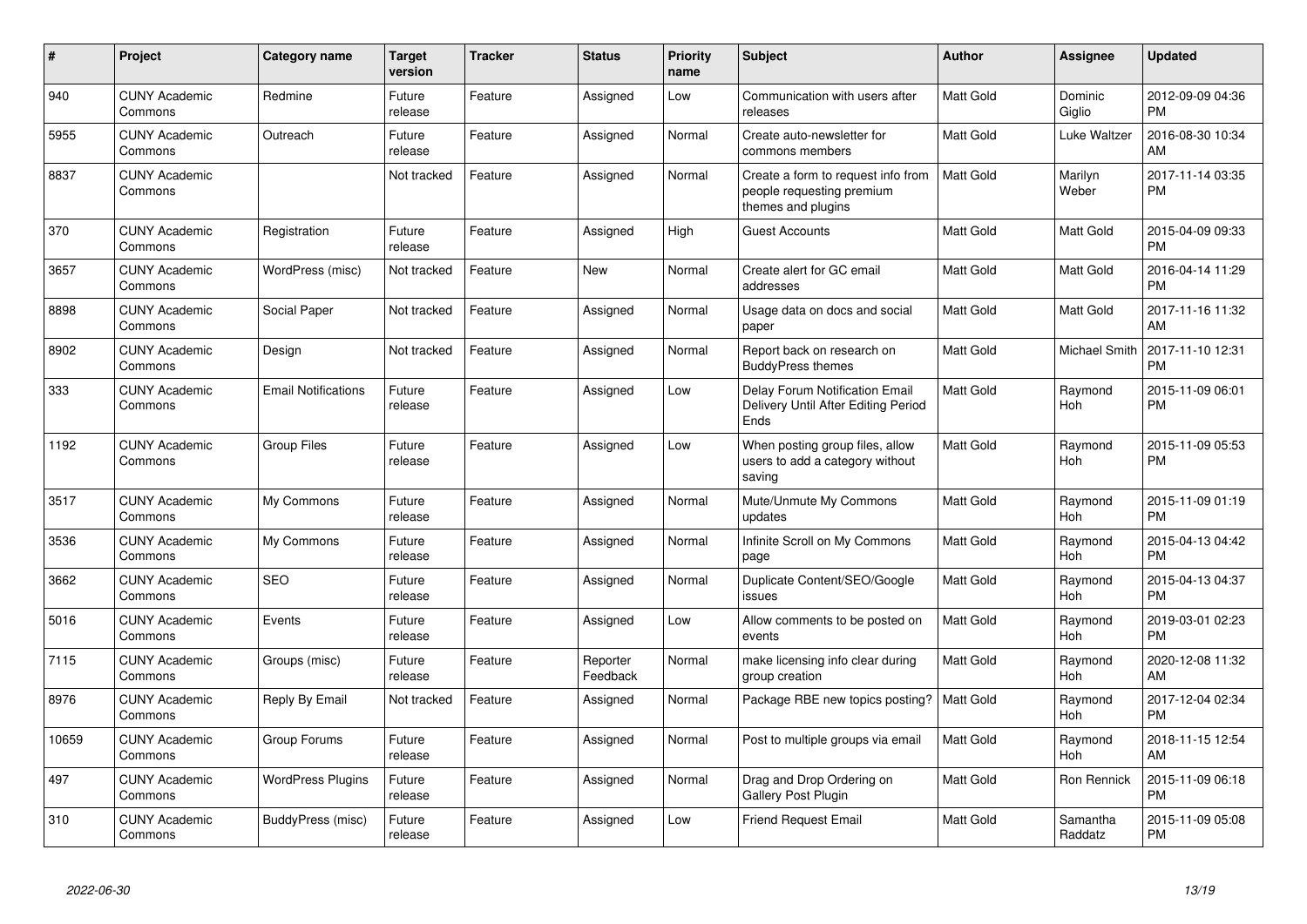| $\pmb{\#}$ | <b>Project</b>                  | <b>Category name</b>    | <b>Target</b><br>version | <b>Tracker</b> | <b>Status</b>        | <b>Priority</b><br>name | <b>Subject</b>                                                                            | <b>Author</b>    | Assignee            | <b>Updated</b>                |
|------------|---------------------------------|-------------------------|--------------------------|----------------|----------------------|-------------------------|-------------------------------------------------------------------------------------------|------------------|---------------------|-------------------------------|
| 653        | <b>CUNY Academic</b><br>Commons | Group Blogs             | Future<br>release        | Feature        | Assigned             | Normal                  | Redesign Integration of Groups<br>and Blogs                                               | <b>Matt Gold</b> | Samantha<br>Raddatz | 2015-11-09 05:40<br><b>PM</b> |
| 1105       | <b>CUNY Academic</b><br>Commons | WordPress (misc)        | Future<br>release        | Feature        | Assigned             | Normal                  | Rephrase Blog Privacy Options                                                             | Matt Gold        | Samantha<br>Raddatz | 2015-11-09 06:19<br><b>PM</b> |
| 1456       | <b>CUNY Academic</b><br>Commons | Group Invitations       | Future<br>release        | Feature        | Reporter<br>Feedback | Low                     | Invite to Group Button from Profile<br>Field                                              | Matt Gold        | Samantha<br>Raddatz | 2015-11-09 05:59<br><b>PM</b> |
| 6115       | <b>CUNY Academic</b><br>Commons | Publicity               | Not tracked              | Feature        | Assigned             | Normal                  | create digital signage for GC                                                             | Matt Gold        | scott voth          | 2016-10-11 10:09<br><b>PM</b> |
| 5316       | <b>CUNY Academic</b><br>Commons | <b>User Experience</b>  | Future<br>release        | Feature        | Assigned             | Normal                  | Prompt user email address<br>updates                                                      | Matt Gold        | Stephen Real        | 2016-12-21 03:30<br><b>PM</b> |
| 3090       | <b>CUNY Academic</b><br>Commons | Twitter page            | Future<br>release        | Feature        | Assigned             | Normal                  | Prevent Retweets from showing<br>up on Commons twitter page                               | Matt Gold        | Tahir Butt          | 2016-10-24 11:31<br>AM        |
| 6426       | <b>CUNY Academic</b><br>Commons | Spam/Spam<br>Prevention | Future<br>release        | Feature        | Assigned             | Normal                  | Force captcha on all comments?                                                            | <b>Matt Gold</b> | <b>Tahir Butt</b>   | 2016-10-24 02:06<br><b>PM</b> |
| 5581       | <b>CUNY Academic</b><br>Commons | Analytics               | Future<br>release        | Feature        | Assigned             | Normal                  | <b>Explore alternatives to Google</b><br>Analytics                                        | <b>Matt Gold</b> | Valerie<br>Townsend | 2020-04-17 03:12<br>PM        |
| 9941       | <b>CUNY Academic</b><br>Commons | Wiki                    | Not tracked              | Support        | Assigned             | Normal                  | Wiki functionality                                                                        | Matt Gold        | Boone<br>Gorges     | 2018-06-26 10:57<br>AM        |
| 4986       | <b>CUNY Academic</b><br>Commons | ZenDesk                 | Not tracked              | Support        | Assigned             | Normal                  | Prepare documentation for<br>Zendesk re web widget                                        | Matt Gold        | Samantha<br>Raddatz | 2016-02-25 03:09<br><b>PM</b> |
| 636        | <b>CUNY Academic</b><br>Commons | WordPress (misc)        | Not tracked              | Support        | Assigned             | Normal                  | Create Lynda.com-like Table of<br>Contents for Prospective Tutorial<br><b>Screencasts</b> | Matt Gold        | scott voth          | 2016-02-23 03:12<br><b>PM</b> |
| 4070       | <b>CUNY Academic</b><br>Commons | Analytics               | Not tracked              | Support        | Assigned             | Normal                  | Request for JITP site analytics                                                           | <b>Matt Gold</b> | Seth Persons        | 2016-02-23 03:09<br><b>PM</b> |
| 8666       | <b>CUNY Academic</b><br>Commons | Teaching                | Not tracked              | Documentation  | Assigned             | Normal                  | Create Teaching on the Commons<br>Resource Page                                           | <b>Matt Gold</b> | Laurie Hurson       | 2019-09-23 03:16<br><b>PM</b> |
| 3524       | <b>CUNY Academic</b><br>Commons | Documentation           | Not tracked              | Documentation  | Assigned             | Normal                  | Post describing all you can do<br>when starting up a new blog/group                       | Matt Gold        | scott voth          | 2014-10-04 12:56<br><b>PM</b> |
| 9015       | <b>CUNY Academic</b><br>Commons | Groups (misc)           | Not tracked              | Outreach       | Assigned             | Normal                  | Email group admins the email<br>addresses of their groups                                 | Matt Gold        | Matt Gold           | 2018-01-02 09:54<br>AM        |
| 3369       | <b>CUNY Academic</b><br>Commons | Reply By Email          | Not tracked              | Outreach       | Hold                 | Normal                  | Release reply by email to WP<br>plugin directory                                          | <b>Matt Gold</b> | Raymond<br>Hoh      | 2016-03-01 12:46<br><b>PM</b> |
| 6014       | <b>CUNY Academic</b><br>Commons | Publicity               | Future<br>release        | Publicity      | Reporter<br>Feedback | Normal                  | Google search listing                                                                     | Matt Gold        | Boone<br>Gorges     | 2016-09-21 03:48<br><b>PM</b> |
| 4903       | <b>CUNY Academic</b><br>Commons | Events                  | Future<br>release        | Design/UX      | Assigned             | Normal                  | Improving visual appearance of<br>event calendars                                         | Matt Gold        | Boone<br>Gorges     | 2016-10-13 11:51<br>AM        |
| 6298       | <b>CUNY Academic</b><br>Commons | User Experience         | Not tracked              | Design/UX      | Assigned             | Normal                  | Examine data from survey                                                                  | <b>Matt Gold</b> | Margaret<br>Galvan  | 2016-10-14 12:16<br><b>PM</b> |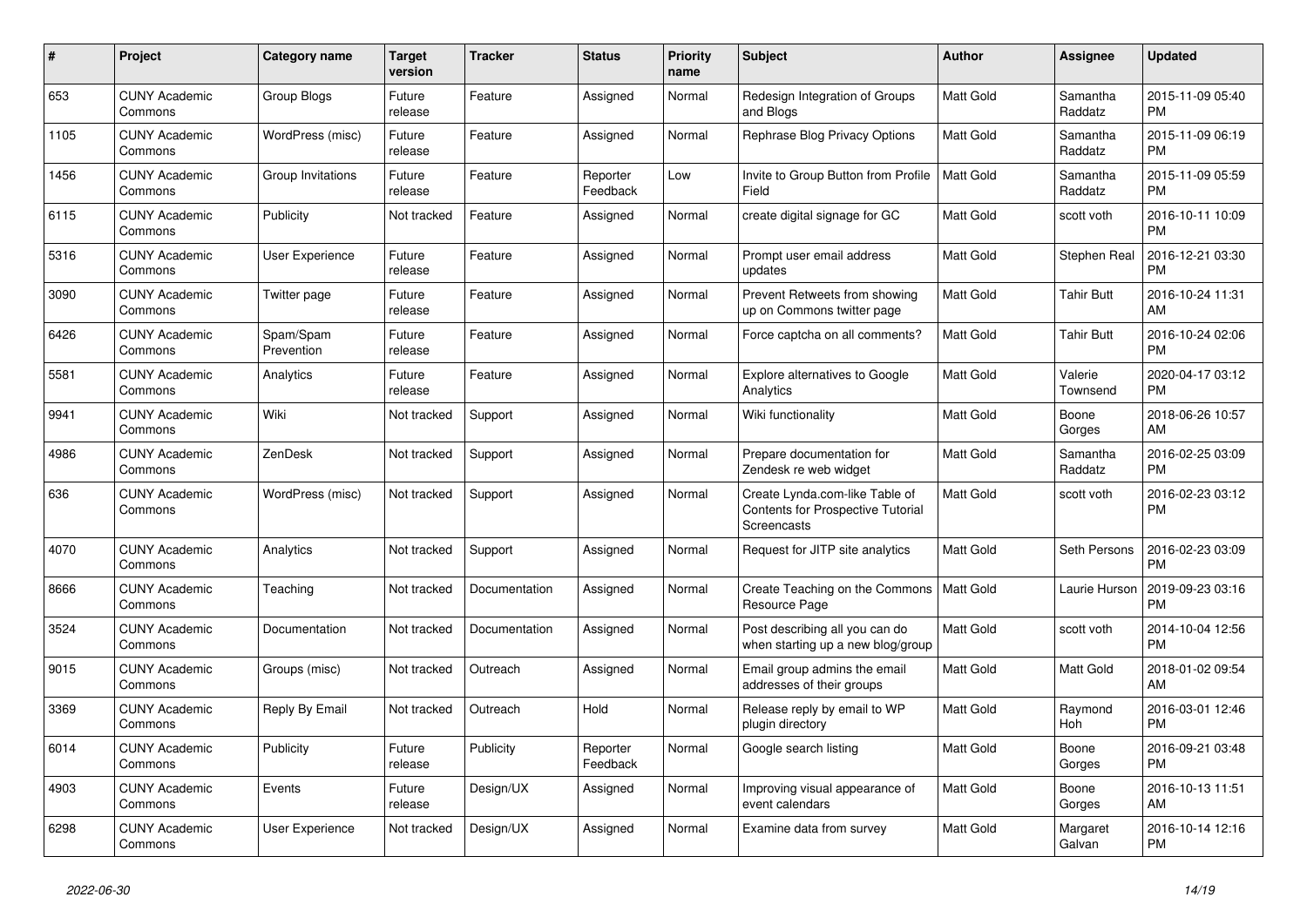| #     | Project                         | <b>Category name</b>    | <b>Target</b><br>version | <b>Tracker</b> | <b>Status</b>        | Priority<br>name | <b>Subject</b>                                                                                                                               | Author               | Assignee            | <b>Updated</b>                |
|-------|---------------------------------|-------------------------|--------------------------|----------------|----------------------|------------------|----------------------------------------------------------------------------------------------------------------------------------------------|----------------------|---------------------|-------------------------------|
| 3577  | <b>CUNY Academic</b><br>Commons | My Commons              | Future<br>release        | Design/UX      | Assigned             | Normal           | Replies to items in My Commons                                                                                                               | <b>Matt Gold</b>     | Raymond<br>Hoh      | 2015-04-09 05:19<br><b>PM</b> |
| 4027  | <b>CUNY Academic</b><br>Commons | Commons In A Box        | Not tracked              | Design/UX      | Assigned             | Normal           | Usability review of CBOX update<br>procedures                                                                                                | <b>Matt Gold</b>     | Samantha<br>Raddatz | 2015-05-11 06:36<br><b>PM</b> |
| 4235  | <b>CUNY Academic</b><br>Commons |                         | Not tracked              | Design/UX      | Assigned             | Normal           | Explore user experience around<br>comments on forum topics vs docs                                                                           | <b>Matt Gold</b>     | Samantha<br>Raddatz | 2015-07-21 10:23<br>AM        |
| 4404  | <b>CUNY Academic</b><br>Commons | <b>Public Portfolio</b> | Future<br>release        | Design/UX      | Assigned             | Normal           | Change color of permissions info<br>on portfolio editing interface                                                                           | <b>Matt Gold</b>     | Samantha<br>Raddatz | 2015-08-11 05:28<br><b>PM</b> |
| 481   | <b>CUNY Academic</b><br>Commons | Groups (misc)           | Future<br>release        | Feature        | Assigned             | Normal           | ability to archive inactive groups<br>and blogs                                                                                              | Michael Mandiberg    | Samantha<br>Raddatz | 2015-11-09 05:56<br><b>PM</b> |
| 9908  | <b>CUNY Academic</b><br>Commons |                         | Not tracked              | Feature        | New                  | Normal           | Is it possible to send email<br>updates to users (or an email<br>address not on the list) for only a<br>single page AFTER being<br>prompted? | Michael Shields      | scott voth          | 2018-06-11 01:34<br><b>PM</b> |
| 2167  | <b>CUNY Academic</b><br>Commons | WordPress (misc)        | Future<br>release        | Bug            | Assigned             | Normal           | CAC-Livestream Plugin Issues                                                                                                                 | <b>Michael Smith</b> | Dominic<br>Giglio   | 2015-01-02 03:06<br><b>PM</b> |
| 3458  | <b>CUNY Academic</b><br>Commons | Groups (misc)           | Future<br>release        | Feature        | Assigned             | Normal           | Filter Members of Group by<br>Campus                                                                                                         | Michael Smith        | Samantha<br>Raddatz | 2014-09-26 08:32<br><b>PM</b> |
| 2753  | <b>CUNY Academic</b><br>Commons | <b>Public Portfolio</b> | Future<br>release        | Feature        | <b>New</b>           | Normal           | Create actual actual tagification in<br>academic interests and other<br>fields                                                               | Micki Kaufman        | Boone<br>Gorges     | 2015-01-05 08:52<br><b>PM</b> |
| 2754  | <b>CUNY Academic</b><br>Commons | Design                  | Future<br>release        | Feature        | Assigned             | Normal           | Determine strategy for CAC logo<br>handling in top header                                                                                    | Micki Kaufman        | Chris Stein         | 2015-01-05 08:53<br><b>PM</b> |
| 3509  | <b>CUNY Academic</b><br>Commons | Publicity               | 1.7                      | Publicity      | New                  | Normal           | Create 1.7 digital signage imagery                                                                                                           | Micki Kaufman        | Marilyn<br>Weber    | 2014-10-01 12:40<br><b>PM</b> |
| 3506  | <b>CUNY Academic</b><br>Commons | Publicity               | 1.7                      | Publicity      | New                  | Normal           | Prepare 1.7 email messaging                                                                                                                  | Micki Kaufman        | Micki<br>Kaufman    | 2014-10-01 12:36<br><b>PM</b> |
| 3510  | <b>CUNY Academic</b><br>Commons | Publicity               | 1.7                      | Publicity      | Assigned             | Normal           | Post on the News Blog re: 'My<br>Commons'                                                                                                    | Micki Kaufman        | Sarah<br>Morgano    | 2014-10-15 11:18<br>AM        |
| 3511  | <b>CUNY Academic</b><br>Commons | Publicity               | 1.7                      | Publicity      | Assigned             | Normal           | Social media for 1.7                                                                                                                         | Micki Kaufman        | Sarah<br>Morgano    | 2014-10-14 03:32<br><b>PM</b> |
| 3475  | <b>CUNY Academic</b><br>Commons | Events                  | Future<br>release        | Feature        | Assigned             | Normal           | Request to add plugin to<br>streamline room<br>booking/appointment booking                                                                   | Naomi Barrettara     | Boone<br>Gorges     | 2014-12-01 05:14<br><b>PM</b> |
| 9346  | <b>CUNY Academic</b><br>Commons | WordPress (misc)        | Not tracked              | <b>Bug</b>     | New                  | Normal           | Clone cetls.bmcc.cuny.edu for<br>development                                                                                                 | Owen Roberts         | Raymond<br>Hoh      | 2018-03-06 05:35<br><b>PM</b> |
| 6665  | <b>CUNY Academic</b><br>Commons |                         | Not tracked              | Publicity      | New                  | Normal           | Dead Link in 1.10 announcement<br>post                                                                                                       | Paige Dupont         | Stephen Real        | 2016-12-01 03:11<br>PM        |
| 14483 | <b>CUNY Academic</b><br>Commons | WordPress - Media       | Not tracked              | <b>Bug</b>     | Reporter<br>Feedback | Normal           | Wordpress PDF Embed Stopped<br>Working after JITP Media Clone                                                                                | Patrick DeDauw       | Boone<br>Gorges     | 2021-05-20 01:51<br>PM        |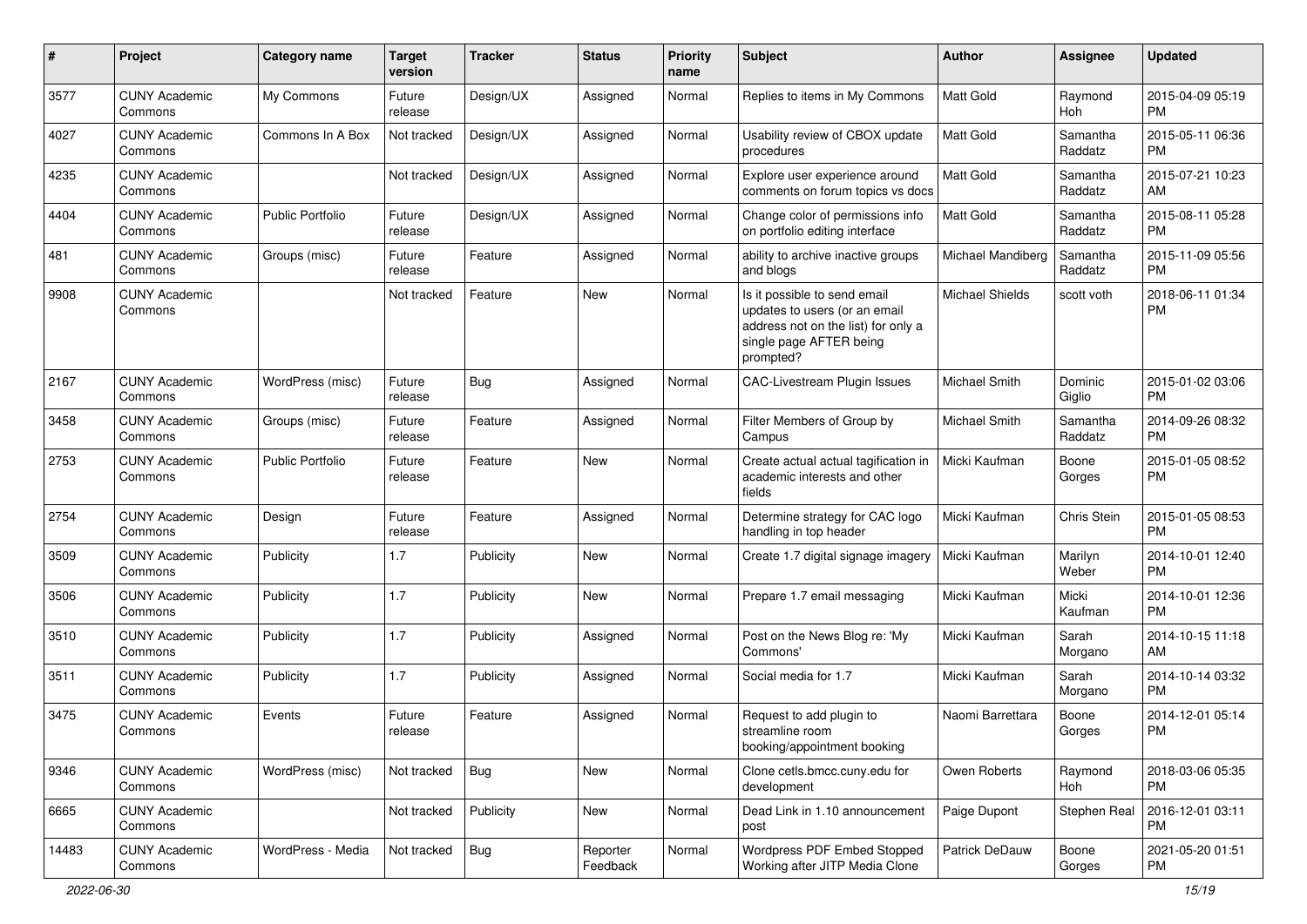| #     | Project                         | Category name            | <b>Target</b><br>version | <b>Tracker</b> | <b>Status</b>        | <b>Priority</b><br>name | <b>Subject</b>                                                                                  | <b>Author</b>           | Assignee            | <b>Updated</b>                |
|-------|---------------------------------|--------------------------|--------------------------|----------------|----------------------|-------------------------|-------------------------------------------------------------------------------------------------|-------------------------|---------------------|-------------------------------|
| 11449 | <b>CUNY Academic</b><br>Commons | WordPress - Media        | Not tracked              | Support        | Reporter<br>Feedback | Normal                  | Cloning Media Library for JITP<br>from Staging to Production Site                               | Patrick DeDauw          | Boone<br>Gorges     | 2019-05-13 12:00<br><b>PM</b> |
| 8675  | <b>CUNY Academic</b><br>Commons | User Onboarding          | Future<br>release        | <b>Bug</b>     | Reporter<br>Feedback | Low                     | Add new User search screen calls<br>for the input of email address but<br>doesn't work with one | Paul Hebert             | Boone<br>Gorges     | 2017-10-11 11:17<br>AM        |
| 14792 | <b>CUNY Academic</b><br>Commons |                          |                          | Bug            | <b>New</b>           | Normal                  | Inconsistent email notifications<br>from gravity forms                                          | Raffi<br>Khatchadourian |                     | 2021-10-04 01:50<br><b>PM</b> |
| 16294 | <b>CUNY Academic</b><br>Commons |                          |                          | <b>Bug</b>     | New                  | Urgent                  | CAC is down                                                                                     | Raffi<br>Khatchadourian |                     | 2022-06-27 02:00<br><b>PM</b> |
| 15242 | <b>CUNY Academic</b><br>Commons | Performance              | Not tracked              | <b>Bug</b>     | Reporter<br>Feedback | Normal                  | Slugist site                                                                                    | Raffi<br>Khatchadourian | Boone<br>Gorges     | 2022-02-07 11:14<br>AM        |
| 15516 | <b>CUNY Academic</b><br>Commons | <b>WordPress Plugins</b> |                          | Bug            | Reporter<br>Feedback | Normal                  | Can't publish or save draft of post<br>on wordpress.com                                         | Raffi<br>Khatchadourian | Raymond<br>Hoh      | 2022-03-02 05:52<br><b>PM</b> |
| 11077 | <b>CUNY Academic</b><br>Commons | Events                   | Not tracked              | Feature        | Reporter<br>Feedback | Normal                  | Show event category description<br>in event list view                                           | Raffi<br>Khatchadourian |                     | 2019-02-12 10:38<br><b>PM</b> |
| 16290 | <b>CUNY Academic</b><br>Commons |                          |                          | Feature        | Reporter<br>Feedback | Normal                  | Add Table Of Contents Block<br>plug-in                                                          | Raffi<br>Khatchadourian |                     | 2022-06-24 10:26<br>AM        |
| 16314 | <b>CUNY Academic</b><br>Commons | <b>WordPress Plugins</b> |                          | Feature        | New                  | Normal                  | Install Multicollab plug-in?                                                                    | Raffi<br>Khatchadourian |                     | 2022-06-29 03:44<br><b>PM</b> |
| 9420  | <b>CUNY Academic</b><br>Commons | cuny.is                  | Not tracked              | Feature        | <b>New</b>           | Normal                  | Request for http://cuny.is/streams                                                              | Raffi<br>Khatchadourian | Marilyn<br>Weber    | 2018-04-02 10:08<br>AM        |
| 8498  | <b>CUNY Academic</b><br>Commons | <b>WordPress Plugins</b> | Future<br>release        | Feature        | <b>New</b>           | Low                     | <b>Gravity Forms Email Users</b>                                                                | Raffi<br>Khatchadourian | Matt Gold           | 2017-10-13 12:58<br><b>PM</b> |
| 5182  | <b>CUNY Academic</b><br>Commons | Social Paper             | Future<br>release        | Design/UX      | New                  | Normal                  | "Publishing" a private paper on<br>social paper?                                                | Raffi<br>Khatchadourian | Boone<br>Gorges     | 2016-10-13 04:12<br><b>PM</b> |
| 5183  | <b>CUNY Academic</b><br>Commons | Social Paper             | Future<br>release        | Design/UX      | <b>New</b>           | Normal                  | Creating a new paper when<br>viewing an existing paper                                          | Raffi<br>Khatchadourian | Samantha<br>Raddatz | 2016-02-02 12:09<br><b>PM</b> |
| 16255 | <b>CUNY Academic</b><br>Commons | WordPress (misc)         |                          | Bug            | <b>New</b>           | Normal                  | Need to define 'MULTISITE'<br>constant in wp-config.php                                         | Raymond Hoh             |                     | 2022-06-19 09:31<br>AM        |
| 14908 | <b>CUNY Academic</b><br>Commons | Performance              |                          | <b>Bug</b>     | New                  | Normal                  | Stale object cache on cdev                                                                      | Raymond Hoh             | Boone<br>Gorges     | 2021-12-07 09:45<br>AM        |
| 3691  | <b>CUNY Academic</b><br>Commons | <b>WordPress Plugins</b> | Future<br>release        | Bug            | <b>New</b>           | Normal                  | <b>WPMU Domain Mapping</b><br>Debugging on cdev                                                 | Raymond Hoh             | Matt Gold           | 2014-12-12 09:04<br>AM        |
| 3939  | <b>CUNY Academic</b><br>Commons | <b>WordPress Plugins</b> | Future<br>release        | <b>Bug</b>     | Hold                 | Normal                  | Activity stream support for<br>Co-Authors Plus plugin                                           | Raymond Hoh             | Raymond<br>Hoh      | 2015-11-09 06:13<br><b>PM</b> |
| 11243 | <b>CUNY Academic</b><br>Commons | BuddyPress (misc)        | Future<br>release        | Bug            | New                  | Normal                  | Audit bp-custom.php                                                                             | Raymond Hoh             | Raymond<br>Hoh      | 2022-04-26 11:59<br>AM        |
| 14496 | <b>CUNY Academic</b><br>Commons | Domain Mapping           | Future<br>release        | Bug            | <b>New</b>           | Normal                  | Mapped domain SSO uses<br>third-party cookies                                                   | Raymond Hoh             | Raymond<br>Hoh      | 2021-05-24 04:03<br><b>PM</b> |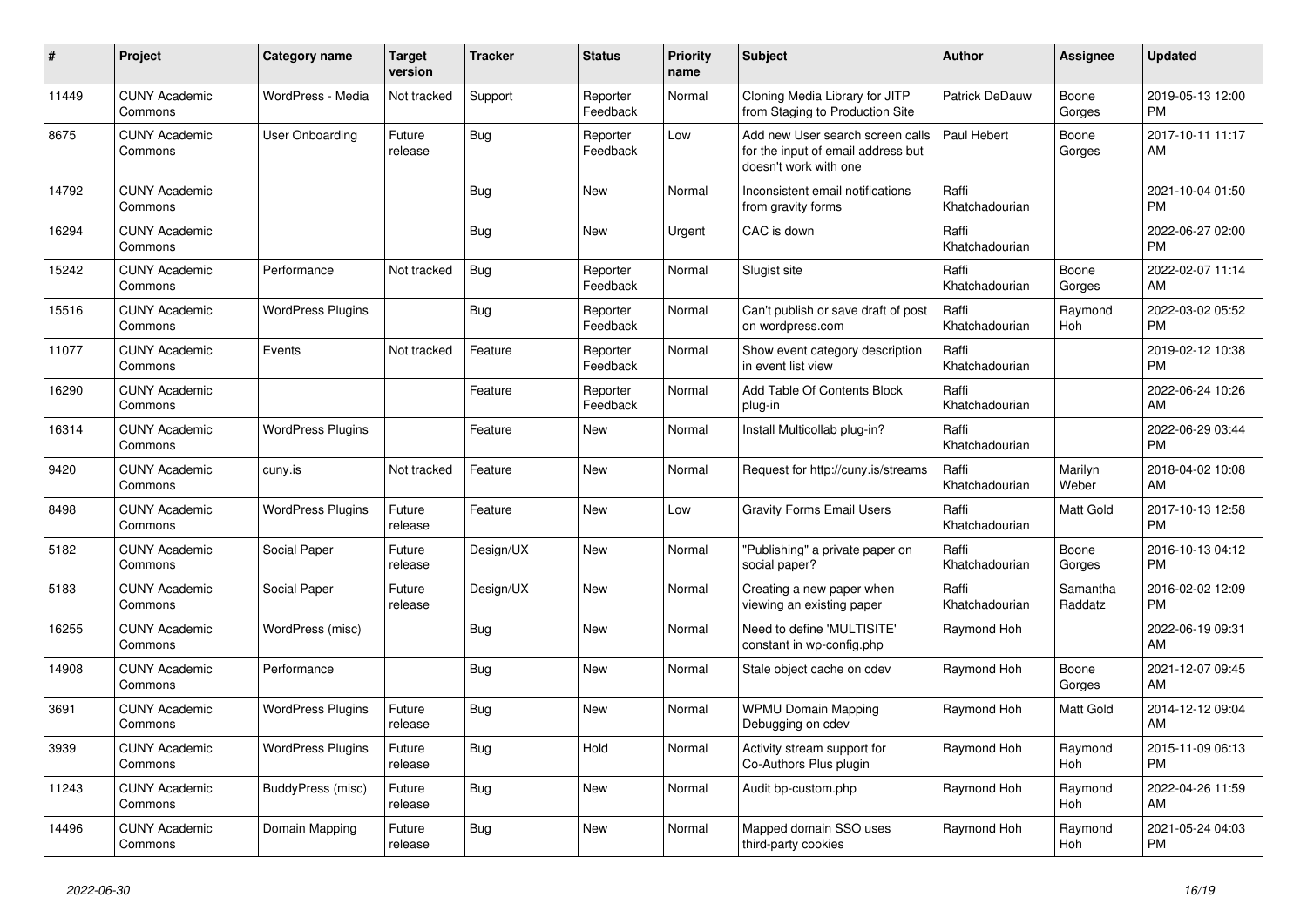| $\#$  | Project                         | <b>Category name</b>     | <b>Target</b><br>version | <b>Tracker</b> | <b>Status</b>        | Priority<br>name | <b>Subject</b>                                                  | <b>Author</b>    | <b>Assignee</b>     | <b>Updated</b>                |
|-------|---------------------------------|--------------------------|--------------------------|----------------|----------------------|------------------|-----------------------------------------------------------------|------------------|---------------------|-------------------------------|
| 16177 | <b>CUNY Academic</b><br>Commons | Reply By Email           |                          | Bug            | <b>New</b>           | Normal           | Switch to Inbound mode for RBE                                  | Raymond Hoh      | Raymond<br>Hoh      | 2022-05-30 04:32<br><b>PM</b> |
| 16319 | <b>CUNY Academic</b><br>Commons | <b>WordPress Plugins</b> | 2.0.3                    | Bug            | <b>New</b>           | Normal           | <b>Request for Events Calendar Pro</b><br>5.14.2 update         | Raymond Hoh      | Raymond<br>Hoh      | 2022-06-29 03:24<br><b>PM</b> |
| 14983 | <b>CUNY Academic</b><br>Commons | WordPress (misc)         | Not tracked              | Support        | Reporter<br>Feedback | Normal           | "Read More" tag not working                                     | Rebecca Krisel   | Raymond<br>Hoh      | 2021-11-23 01:17<br><b>PM</b> |
| 58    | <b>CUNY Academic</b><br>Commons | BuddyPress (misc)        | Future<br>release        | Feature        | Assigned             | Low              | Make member search sortable by<br>last name                     | Roberta Brody    | Boone<br>Gorges     | 2010-08-26 02:38<br><b>PM</b> |
| 5298  | <b>CUNY Academic</b><br>Commons |                          | Not tracked              | Publicity      | <b>New</b>           | Normal           | Survey Pop-Up Text                                              | Samantha Raddatz | Samantha<br>Raddatz | 2016-03-22 12:27<br><b>PM</b> |
| 4592  | <b>CUNY Academic</b><br>Commons | Events                   | Future<br>release        | Design/UX      | <b>New</b>           | Normal           | Event Creation - Venue Dropdown<br>Slow                         | Samantha Raddatz | Boone<br>Gorges     | 2015-09-14 04:56<br><b>PM</b> |
| 4225  | <b>CUNY Academic</b><br>Commons | DiRT Integration         | Future<br>release        | Design/UX      | <b>New</b>           | Normal           | Add information to DIRT page (in<br>Create a Group)             | Samantha Raddatz | Matt Gold           | 2015-06-26 03:14<br><b>PM</b> |
| 4221  | <b>CUNY Academic</b><br>Commons | Group Forums             | Future<br>release        | Design/UX      | Assigned             | Normal           | Add 'Number of Posts' display<br>option to Forum page           | Samantha Raddatz | Samantha<br>Raddatz | 2015-06-26 02:21<br><b>PM</b> |
| 4226  | <b>CUNY Academic</b><br>Commons | <b>BuddyPress Docs</b>   | Future<br>release        | Design/UX      | <b>New</b>           | Normal           | Add option to connect a Doc with<br>a Group                     | Samantha Raddatz | Samantha<br>Raddatz | 2015-09-09 04:08<br><b>PM</b> |
| 4253  | <b>CUNY Academic</b><br>Commons | <b>Public Portfolio</b>  | Future<br>release        | Design/UX      | <b>New</b>           | Normal           | Encourage users to add portfolio<br>content                     | Samantha Raddatz | Samantha<br>Raddatz | 2015-07-07 11:32<br>AM        |
| 4622  | <b>CUNY Academic</b><br>Commons | <b>Public Portfolio</b>  | Future<br>release        | Design/UX      | <b>New</b>           | Normal           | <b>Profile Visibility Settings</b>                              | Samantha Raddatz | Samantha<br>Raddatz | 2015-09-21 12:18<br><b>PM</b> |
| 4222  | <b>CUNY Academic</b><br>Commons | User Experience          | Future<br>release        | Design/UX      | <b>New</b>           | Normal           | Add information to 'Delete<br>Account' page                     | Samantha Raddatz | scott voth          | 2015-06-26 11:35<br>AM        |
| 585   | <b>CUNY Academic</b><br>Commons | Group Forums             | Future<br>release        | Feature        | Assigned             | Normal           | Merge Forum Topics                                              | Sarah Morgano    | Boone<br>Gorges     | 2011-07-06 04:11<br><b>PM</b> |
| 1888  | <b>CUNY Academic</b><br>Commons | Home Page                | Future<br>release        | Feature        | Assigned             | Normal           | Refactor BP MPO Activity Filter to<br>support proper pagination | Sarah Morgano    | Boone<br>Gorges     | 2014-05-01 07:11<br><b>PM</b> |
| 5826  | <b>CUNY Academic</b><br>Commons | <b>WordPress Plugins</b> | Future<br>release        | Support        | Reporter<br>Feedback | Normal           | Remove Subscription Options<br>plugin from directory            | Sarah Morgano    | Sarah<br>Morgano    | 2016-10-21 04:14<br><b>PM</b> |
| 12573 | <b>CUNY Academic</b><br>Commons | <b>WordPress Plugins</b> | Future<br>release        | Bug            | New                  | Normal           | <b>CommentPress Core Issues</b>                                 | scott voth       |                     | 2020-03-24 04:32<br><b>PM</b> |
| 9515  | <b>CUNY Academic</b><br>Commons | <b>WordPress Plugins</b> | Not tracked              | Bug            | Reporter<br>Feedback | Normal           | Text to Speech plugin - "More<br>Slowly" checkbox not working   | scott voth       | Boone<br>Gorges     | 2018-06-13 02:26<br><b>PM</b> |
| 14113 | <b>CUNY Academic</b><br>Commons | WordPress (misc)         | Future<br>release        | Bug            | Hold                 | Normal           | Block Editor Not Working on this<br>page - Json error           | scott voth       | Boone<br>Gorges     | 2021-03-05 11:01<br>AM        |
| 5827  | <b>CUNY Academic</b><br>Commons | <b>Public Portfolio</b>  | Future<br>release        | <b>Bug</b>     | Assigned             | Normal           | Academic Interests square bracket<br>links not working          | scott voth       | Chris Stein         | 2016-08-11 11:59<br><b>PM</b> |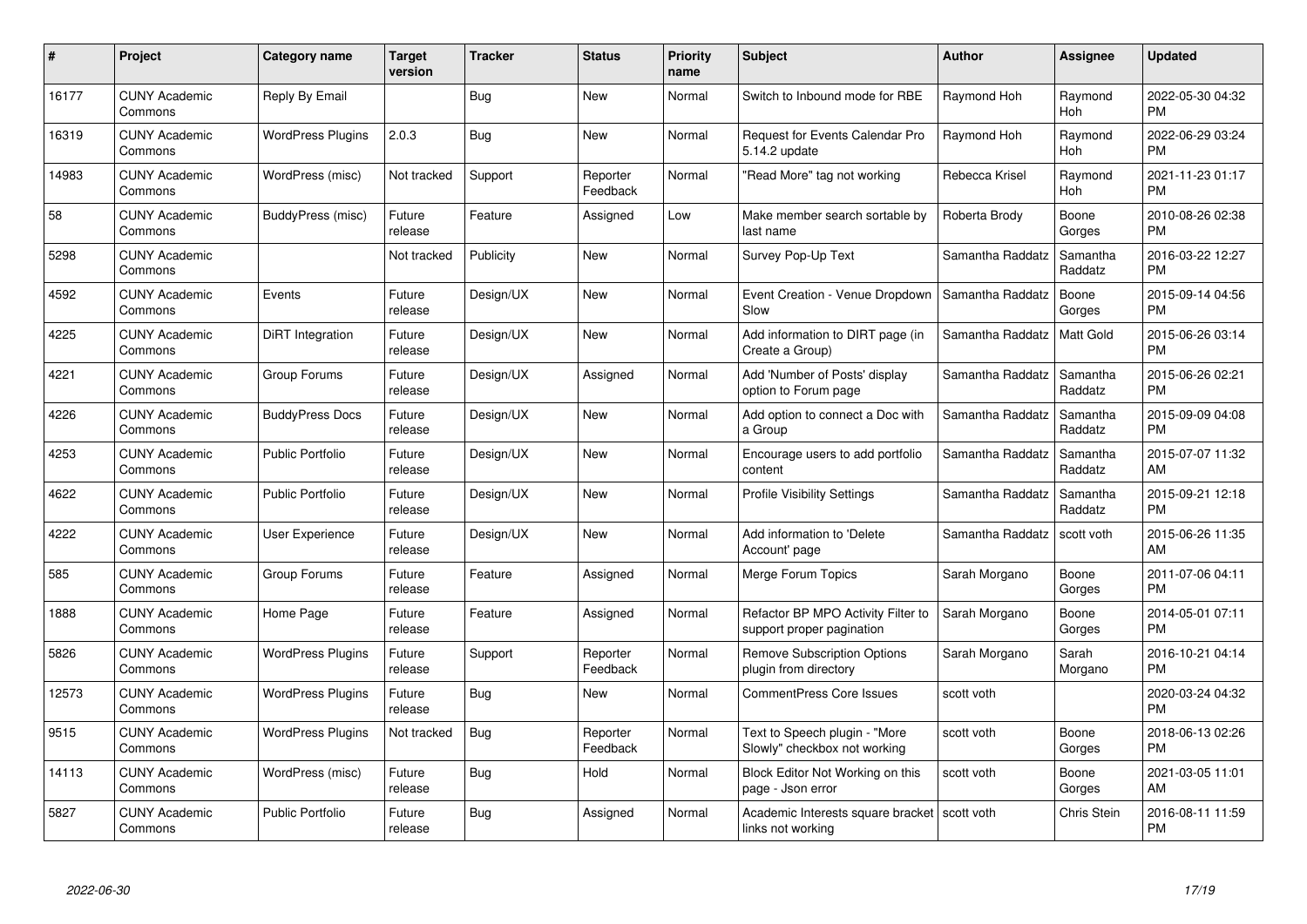| #     | Project                         | <b>Category name</b>     | <b>Target</b><br>version | <b>Tracker</b> | <b>Status</b>        | <b>Priority</b><br>name | <b>Subject</b>                                                                      | <b>Author</b> | Assignee        | <b>Updated</b>                |
|-------|---------------------------------|--------------------------|--------------------------|----------------|----------------------|-------------------------|-------------------------------------------------------------------------------------|---------------|-----------------|-------------------------------|
| 4438  | <b>CUNY Academic</b><br>Commons | Events                   | Future<br>release        | Bug            | Assigned             | Normal                  | Events Calendar - Export<br><b>Recurring Events</b>                                 | scott voth    | Daniel Jones    | 2016-05-23 04:25<br><b>PM</b> |
| 4535  | <b>CUNY Academic</b><br>Commons | My Commons               | Future<br>release        | Bug            | <b>New</b>           | Low                     | My Commons filter issue                                                             | scott voth    | Raymond<br>Hoh  | 2015-09-01 11:17<br>AM        |
| 16245 | <b>CUNY Academic</b><br>Commons | WordPress (misc)         |                          | Bug            | Reporter<br>Feedback | Normal                  | Save Button missing on<br>WordPress Profile page                                    | scott voth    | Raymond<br>Hoh  | 2022-06-16 03:09<br><b>PM</b> |
| 11860 | <b>CUNY Academic</b><br>Commons | Registration             | Future<br>release        | Feature        | <b>New</b>           | Normal                  | <b>Ensure Students Are Aware They</b><br>Can Use Aliases At Registration            | scott voth    |                 | 2019-09-24 08:46<br>AM        |
| 519   | <b>CUNY Academic</b><br>Commons | <b>BuddyPress Docs</b>   | Future<br>release        | Feature        | Assigned             | Low                     | TOC for individual docs - for new<br>BP "wiki-like" plugin                          | scott voth    | Boone<br>Gorges | 2015-11-09 05:54<br><b>PM</b> |
| 10226 | <b>CUNY Academic</b><br>Commons | Courses                  | Future<br>release        | Feature        | New                  | Normal                  | Add "My Courses" to drop down<br>list                                               | scott voth    | Boone<br>Gorges | 2021-11-19 12:42<br><b>PM</b> |
| 11531 | <b>CUNY Academic</b><br>Commons | Events                   | Future<br>release        | Feature        | <b>New</b>           | Normal                  | Main Events calendar should<br>include non-public events that<br>user has access to | scott voth    | Boone<br>Gorges | 2019-06-11 10:00<br>AM        |
| 10354 | <b>CUNY Academic</b><br>Commons | <b>Public Portfolio</b>  | Future<br>release        | Feature        | New                  | Normal                  | Opt out of Having a Profile Page                                                    | scott voth    | Chris Stein     | 2020-05-12 10:43<br>AM        |
| 14394 | <b>CUNY Academic</b><br>Commons |                          | Not tracked              | Feature        | <b>New</b>           | Normal                  | Commons News Site - redesign                                                        | scott voth    | scott voth      | 2021-09-14 10:46<br>AM        |
| 10982 | <b>CUNY Academic</b><br>Commons | Domain Mapping           | Not tracked              | Support        | Reporter<br>Feedback | Normal                  | <b>CNAME</b> question                                                               | scott voth    |                 | 2019-01-22 04:29<br><b>PM</b> |
| 11788 | <b>CUNY Academic</b><br>Commons | <b>WordPress Plugins</b> | Future<br>release        | Support        | Reporter<br>Feedback | Normal                  | Plugin Request - Browse Aloud                                                       | scott voth    |                 | 2019-09-24 08:42<br>AM        |
| 11386 | <b>CUNY Academic</b><br>Commons | WordPress - Media        | Not tracked              | Support        | Reporter<br>Feedback | Normal                  | disappearing images                                                                 | scott voth    | Boone<br>Gorges | 2019-05-14 10:32<br>AM        |
| 11496 | <b>CUNY Academic</b><br>Commons | Public Portfolio         | 1.15.2                   | Support        | New                  | Normal                  | Replace Twitter Icon on Member<br>Portfolio page                                    | scott voth    | Boone<br>Gorges | 2019-06-06 01:03<br><b>PM</b> |
| 15767 | <b>CUNY Academic</b><br>Commons | WordPress (misc)         |                          | Support        | New                  | Normal                  | Site loading slowly                                                                 | scott voth    | Boone<br>Gorges | 2022-04-04 08:56<br><b>PM</b> |
| 10839 | <b>CUNY Academic</b><br>Commons | About page               | Not tracked              | Support        | New                  | Normal                  | <b>Mission Statement Needs</b><br>Revision                                          | scott voth    | Matt Gold       | 2018-12-26 10:58<br>AM        |
| 11493 | <b>CUNY Academic</b><br>Commons | Domain Mapping           | Not tracked              | Support        | Reporter<br>Feedback | Normal                  | Domain Mapping Request - Talia<br>Schaffer                                          | scott voth    | Matt Gold       | 2019-08-06 08:39<br>AM        |
| 3492  | <b>CUNY Academic</b><br>Commons | <b>WordPress Themes</b>  | Future<br>release        | Support        | Assigned             | Normal                  | Add CBOX theme to the<br>Commons                                                    | scott voth    | Raymond<br>Hoh  | 2014-10-08 05:55<br><b>PM</b> |
| 13946 | <b>CUNY Academic</b><br>Commons | <b>WordPress Plugins</b> | 2.1.0                    | Support        | Assigned             | Normal                  | Custom Embed handler For<br>OneDrive files                                          | scott voth    | Raymond<br>Hoh  | 2022-05-26 10:46<br>AM        |
| 14994 | <b>CUNY Academic</b><br>Commons | cdev.gc.cuny.edu         | Not tracked              | Support        | In Progress          | Normal                  | Clear Cache on CDEV                                                                 | scott voth    | Raymond<br>Hoh  | 2021-12-07 03:51<br><b>PM</b> |